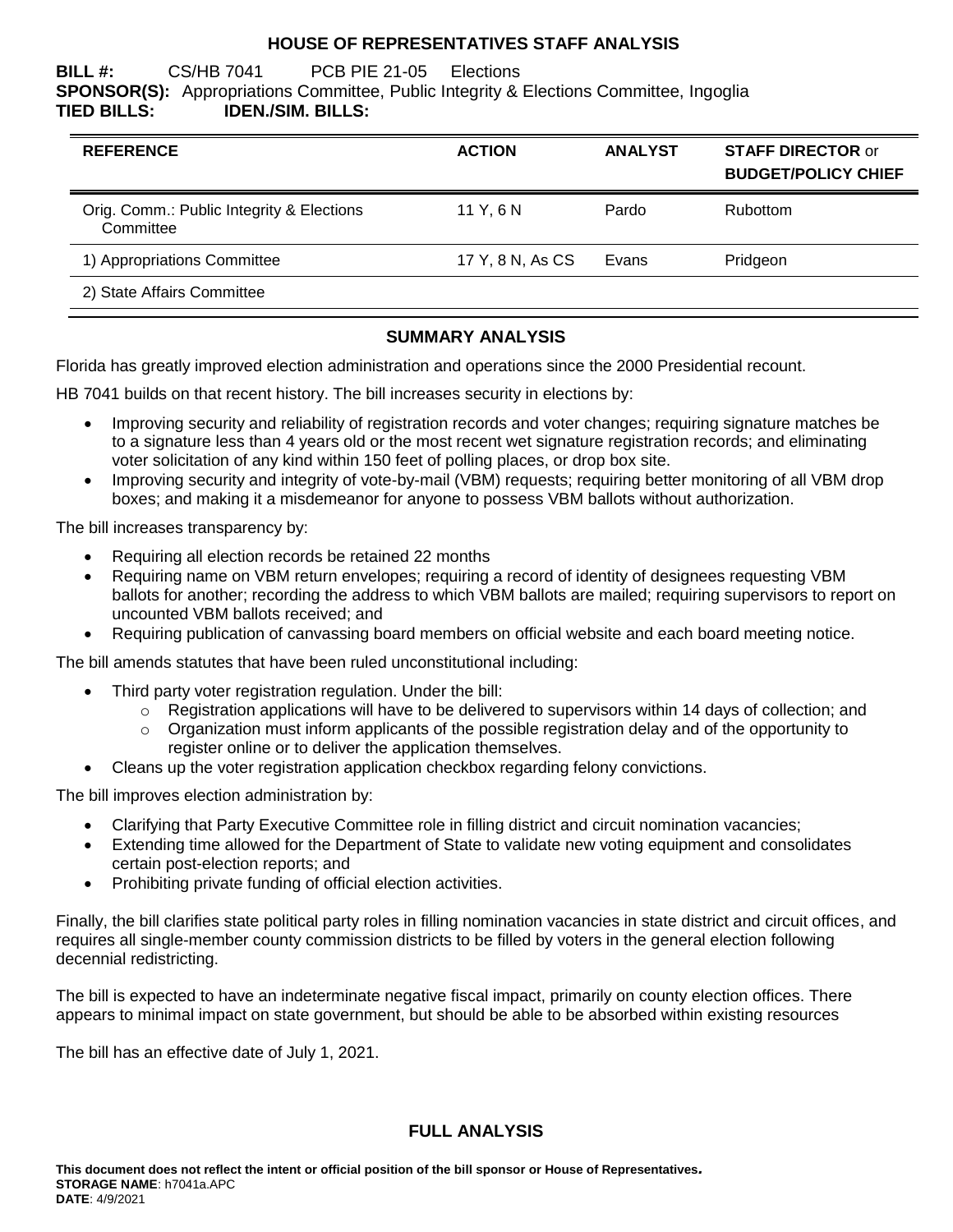# **I. SUBSTANTIVE ANALYSIS**

# A. EFFECT OF PROPOSED CHANGES:

### **Voter registration security: signatures, changes of residence, name, or party affiliation**

### Present Situation

### *Voter registration changes*

In order for an elector to change his or her residence address, he or she must submit a voter registration application.<sup>1</sup> However, if the address change is within the state, the voter may contact the supervisor of elections (supervisor) of the county where the voter has moved via telephone or through electronic means and provide their date of birth.<sup>2</sup> Alternatively, the voter may submit the change on a voter registration application or another signed written notice.<sup>3</sup>

In order to change party affiliation, the elector must notify the supervisor of the county in which they are registered by using a signed written notice that contains the elector's date of birth or voter registration number.<sup>4</sup>

In order to change his or her name, the elector must notify the supervisor by using a signed written notice that contains the elector's date of birth or voter registration number.<sup>5</sup>

In 2015, the Legislature passed legislation that requires an online voter registration system to be available for registering first-time voters and updating voter registrations.<sup>6</sup> The online registration system allows a voter to submit the necessary information listed above to register or update their voter registration records.<sup>7</sup>

Current law allows any signature in a voter's records to be used for signature matching when verifying signed voter documents including registration change requests. In October 2020, the Tallahassee residence of Governor Ron DeSantis was changed without his authorization to an address in West Palm Beach.<sup>8</sup> The change was directed by a Naples man using Governor DeSantis' name, address, and date of birth. 9

# *Voter registration by the Department of Highway Safety and Motor Vehicles*

The Department of Highway Safety and Motor Vehicles (DHSMV) provides an opportunity to register or update voter registration information whenever a Floridian applies for or renews a driver license or identification card or changes an address on an existing license or card. Changes in voter registration through the DHSMV process is on an "opt in" basis. One's domicile constitutes one's legal residence in Florida for both motor vehicle and voting purposes. It is a nonmoving violation with a penalty for failure to obtain a replacement driver license or identification card reflecting a change in legal residence or mailing address within 30 days of such change.<sup>10</sup> Legal residence is a qualification to vote in Florida and the address of legal residence is a requirement to register to vote.

The Division of Elections (Division) has no express duty to compare residence addresses in DHSMV records as part of maintaining the statewide voter registration database. The DHSMV has no express duty

 $\overline{a}$ 

<sup>8</sup> POLITICO, Florida Man Charged After Altering Governors Voter Registration,

[https://www.politico.com/states/florida/story/2020/10/28/florida-man-charged-after-altering-governors-voter-registration-](https://www.politico.com/states/florida/story/2020/10/28/florida-man-charged-after-altering-governors-voter-registration-1331838)[1331838](https://www.politico.com/states/florida/story/2020/10/28/florida-man-charged-after-altering-governors-voter-registration-1331838)

<sup>1</sup> S. 97.1031(1)(a), F.S.

<sup>2</sup> S. 97.1031(1)(b), F.S.

<sup>3</sup> S. 97.1031(1)(b)2, F.S.

<sup>4</sup> S. 97.1031(2), F.S.

<sup>5</sup> S. 97.1031(2), F.S.

<sup>6</sup> Ch. 2015-36; S. 97.0525(2), F.S.

<sup>7</sup> S. 97.0525(2), F.S.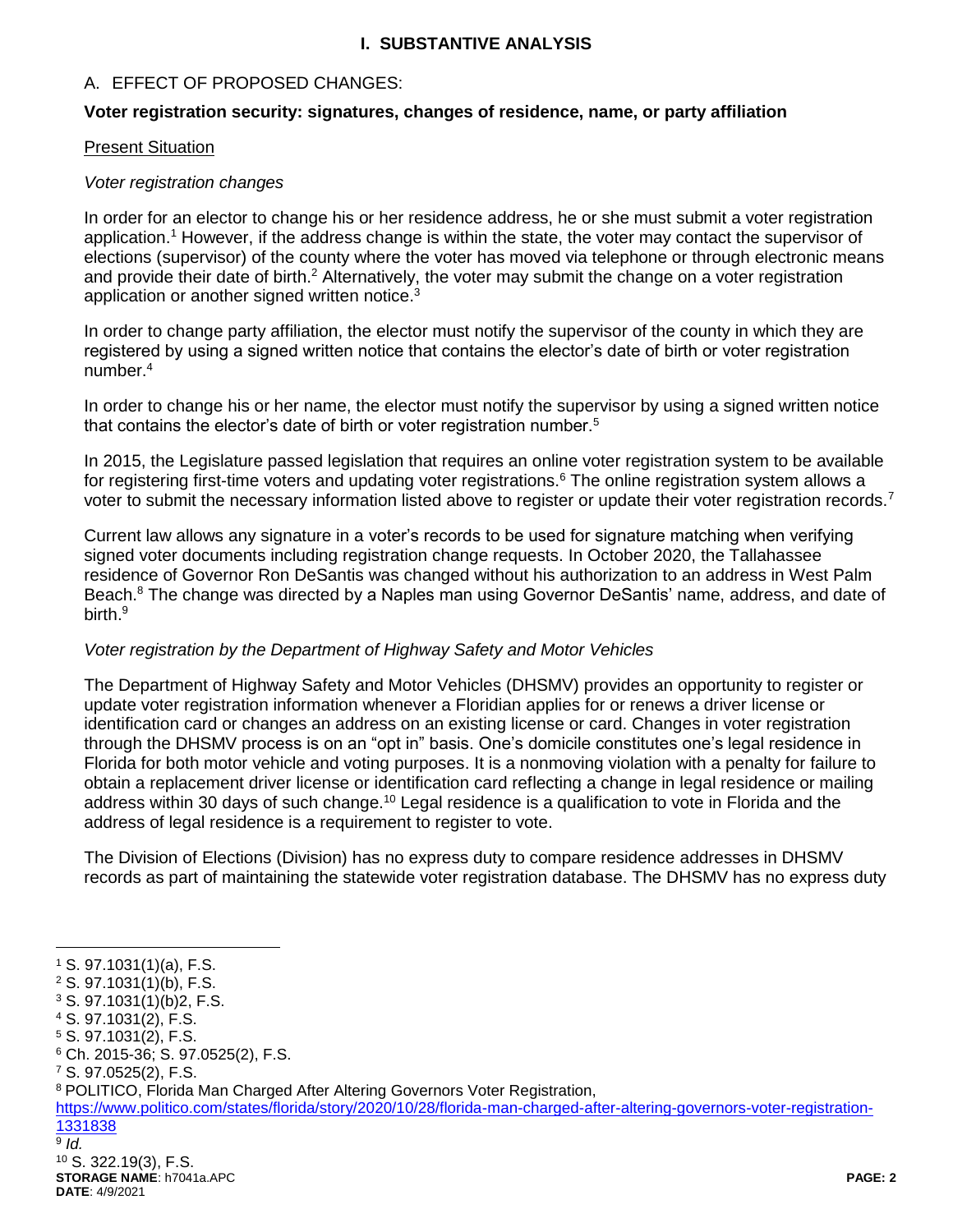to report to the Division or to a supervisor when a Floridian changes her or his residence in the DHSMV records but does not indicate a desire, or sign an application, to update voter registration information.

Supervisors have specific duties to update an address whenever a change in address is indicated from reports by the U.S. Postal service through the National Change of Address Program or through the return of non-forwardable mail addressed to a voter, or when change-of-address information is provided by the courts regarding jury notices signed by the voter, or from DHSMV or other sources. State law requires a particular process to confirm such address changes. If a voter does not confirm or correct such change, the voter is designated "inactive" in the statewide voter registration system.

### Effect of Proposed Changes

The bill requires additional verifying information for a voter who wishes to change their address, name or political party affiliation. A voter making a change by telephone, must supply identifying information verifiable by the supervisor. Otherwise, a voter wishing to change their address, name or political party affiliation must submit a completed voter registration application and include their Florida driver license number, Florida identification number or last four digits of their social security number. Once a voter registration application is completed, the Department of State (DOS) must verify the authenticity of the information. A voter also has the option of using the DOS online voter registration system to update their registration information.

The bill creates new guidelines for the signature verification process conducted by supervisors. Specifically, the bill provides that anytime a signature is verified with the signature on file in the voter's registration records, the verifier may only use a signature in the registration books or precinct register from the preceding four years. If no wet signature is available within the preceding four years, the verifier may also use the most recent wet signature on record. The bill defines wet signature as one that a voter physically signed on paper with pen or another writing utensil.

The bill provides that anytime a signature is verified, the person verifying the signature must not have any knowledge of the political affiliation of the voter whose signature they are verifying.

Finally, the bill requires DHSMV to assist the DOS to identify changes in residence address on driver licenses and Florida identification cards. The DOS must report identified changes to supervisors who have a duty under current  $\text{law}^{11}$  to notify voters and correct the voting records.

# **Changes to Felony Conviction Disclosures on Uniform Voter Registration Application:**

# **Present Situation**

Prior to the 2018 election, Article VI, section 4 of the Florida Constitution disqualified a person convicted of a felony from voting or holding office until his or her civil rights were restored.<sup>12</sup> In the 2018 General Election, Florida voters approved Amendment 4 with 64 percent of the vote, amending the Florida Constitution to provide voting rights restoration to specified voters. Specifically, the ballot language provided that "any disqualification arising from a felony conviction shall terminate and voting rights shall be restored upon completion of all terms of sentence including parole or probation."<sup>13</sup> The provision excludes a "person convicted of murder or a felony sexual offense" from restoration of voting rights unless and until his or her civil rights are restored.<sup>14</sup>

*Legislative Implementation*

<sup>11</sup> S. 98.065(4), F.S.

<sup>12</sup> Article VI, s. 4, FLA. CONST.

<sup>13</sup> *Id*. *See also* Time, *'Our Voice Will Count.' Former Felon Praises Florida Passing Amendment 4, Which Will Restore Voting Rights to 1.4 Million People*, Alejandro De Le Garza, November 7, 2018, available at [http://time.com/5447051/florida-amendment-4-felon-voting/.](http://time.com/5447051/florida-amendment-4-felon-voting/)

**STORAGE NAME**: h7041a.APC **PAGE: 3** <sup>14</sup> The Department of State, Division of Elections, *Proposed Constitutional Amendments and Revisions for the 2018 General Election*, p. 10-11, [https://dos.myflorida.com/media/699824/constitutional-amendments-2018-general-election](https://dos.myflorida.com/media/699824/constitutional-amendments-2018-general-election-english.pdf)[english.pdf.](https://dos.myflorida.com/media/699824/constitutional-amendments-2018-general-election-english.pdf)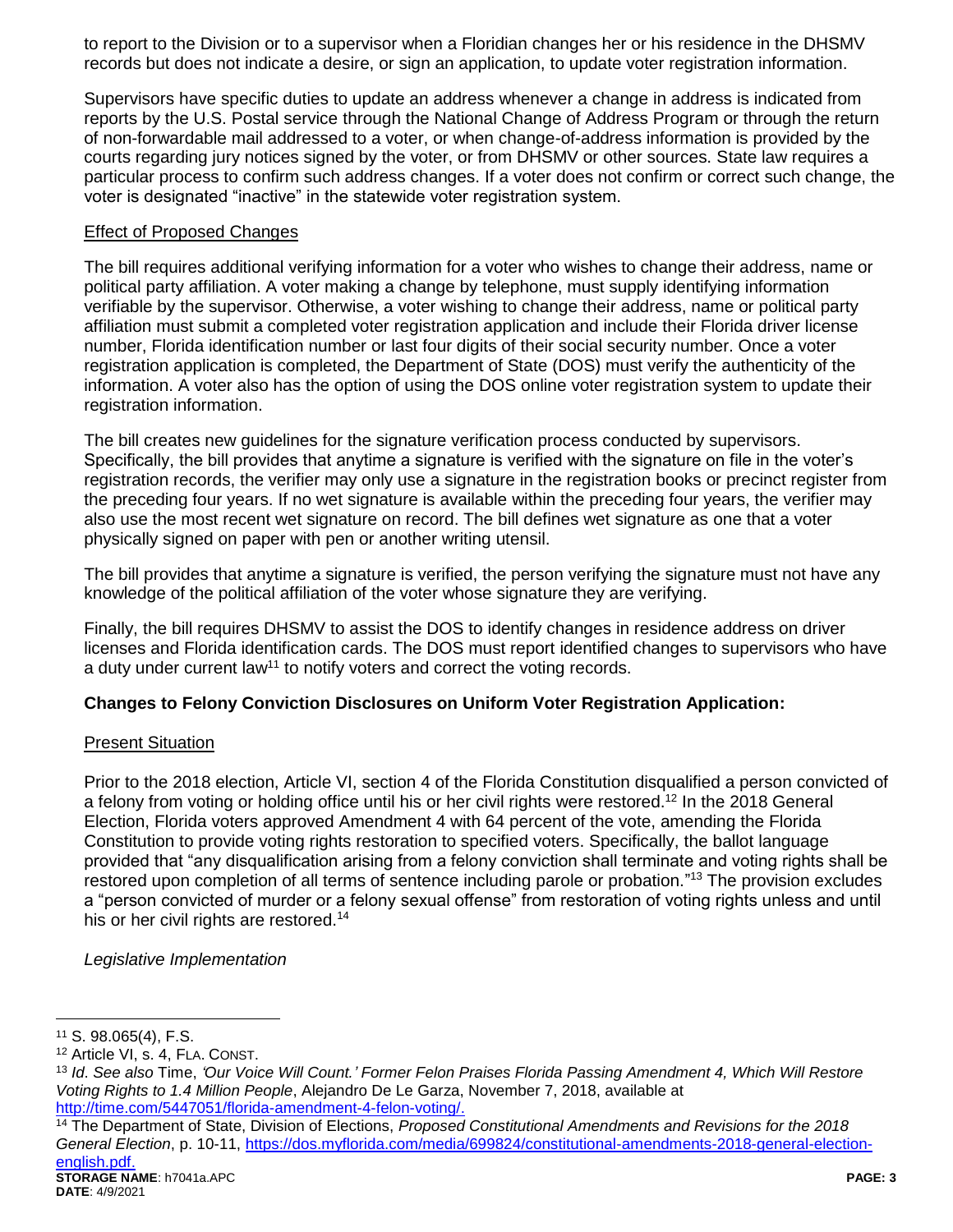Prior to 2019, Florida's voter registration form required that an applicant mark a checkbox affirming that he or she was not a convicted felon, or, if so, that he or she had his or her voting rights restored.

In 2019, the Legislature adopted Amendment 4 implementing language, including changes to the felon declaration of voter eligibility in the voter registration application. The changes were designed to more closely track the language of the Amendment. Specifically, the 2019 bill provided that the statewide voter registration application must elicit:

1. Whether the applicant has never been convicted of a felony by including the statement "I affirm I have never been convicted of a felony." and providing a box for the applicant to check to affirm the statement.

2. Whether the applicant has been convicted of a felony, and if convicted, has had his or her civil rights restored through executive clemency, by including the statement "If I have been convicted of a felony, I affirm my voting rights have been restored by the Board of Executive Clemency." and providing a box for the applicant to check to affirm the statement.

3. Whether the applicant has been convicted of a felony and, if convicted, has had his or her voting rights restored pursuant to s. 4, Art. VI of the State Constitution, by including the statement "If I have been convicted of a felony, I affirm my voting rights have been restored pursuant to s. 4, Art. VI of the State Constitution upon the completion of all terms of my sentence, including parole or probation." and providing a box for the applicant to check to affirm the statement.

# *Judicial Action*

In October 2019, Judge Robert Hinkle of the United States District Court for the Northern District of Florida invalidated the new statutory language. He stated that, not only was the language inartfully drawn but defective for failing to "reach felons whose rights have been restored in other states or through other methods, including executive pardons."

Subsequently, the Secretary of State represented to Judge Hinkle that Florida's 67 county supervisors of elections had reverted to accepting the old voter registration felon voting declaration language, which currently appears on a registration form on the Division's website.

# Effect of Proposed Changes:

The bill amends the language on the voter registration application, specifically: Whether the applicant has been convicted of a felony, and if convicted, has had his or her voting rights restored by including the statement "I affirm that I am not a convicted felon or, if I am, my right to vote has been restored" and providing a box for the applicant to check to affirm the statement.

# **Third-Party Voter Registration Changes:**

# Present Situation

 $\overline{a}$ 

Under the National Voting Rights Act, an organization has a federal right to conduct a voter-registration drive, collect voter-registration applications, and mail in the application to a state voter-registration office.<sup>15</sup> In 2011, the Legislature passed HB 1355 which amended section 97.0575, F.S., and added additional responsibilities for third-party voter registration organizations. Specifically, the bill imposed a 48-hour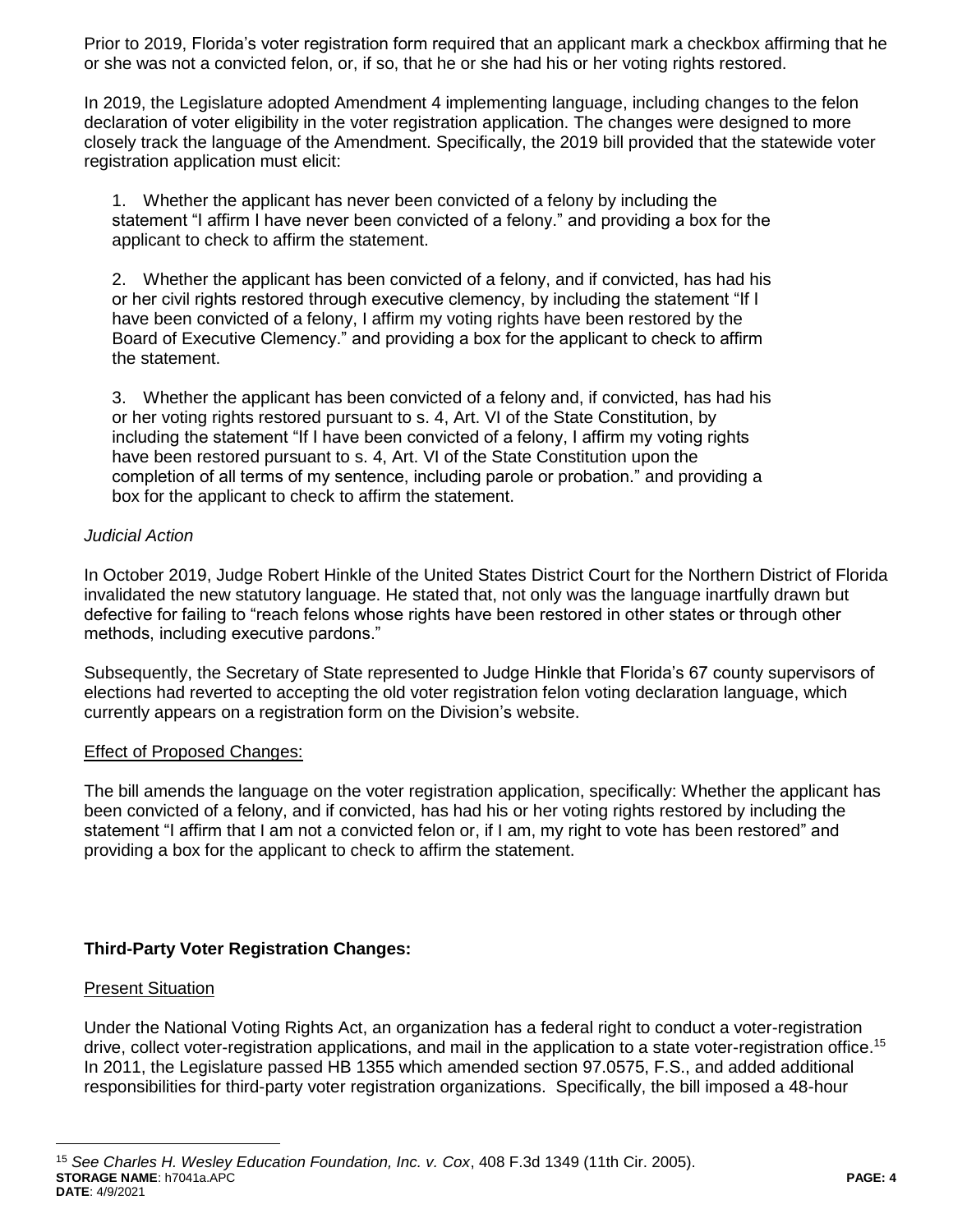deadline for an organization to deliver applications to a voter-registration office and increased the recordkeeping and reporting requirements.

Section 97.0575(1)(c), F.S., requires all third-party voter registration organizations to provide the names, permanent addresses, and temporary addresses of each registration agent registering persons to vote in Florida on behalf of the organization.

Section 97.0575(1)(d), F.S., requires "a sworn statement from each registration agent employed by or volunteering for the organization stating that the agent will obey all state laws and rules regarding the registration of voters."

Section 97.0575(3)(a), F.S., requires an application to be delivered to the voter-registration application within 48 hours.

Section 97.0575(5), F.S., requires the division to adopt rules to ensure the integrity of the registration process, including rules requiring third-party voter registration organizations to account for all state and federal registration forms used by their registration agents.

In 2011, Judge Robert Hinkle entered a preliminary injunction against the DOS precluding enforcement of several rules, and blocking enforcement of the above-mentioned provisions of section 97.0575, F.S. The DOS amended its rules to conform to the Court's order and agreed to a permanent injunction barring enforcement of the offending provisions of statute.

It has been reported that third party registration organizations in 2020 delivered a large number of out of county applications to some supervisors.

#### Effect of Proposed Change:

The bill reforms and amends the sections of the code invalidated by the federal court. Specifically, the bill provides that those who only solicit applications and do not collect or handle voter registration applications are not required to register with the DOS.

The bill repeals section 97.0575(1)(d), F.S., the mandatory sworn statement regarding obedience to the laws.

The bill extends the 48 hour deadline to submit the voter registration applications to 14 days. In addition, the bill requires the organization to notify the applicant that their application may not be submitted within 14 days. In addition, the bill requires the organization to inform the applicant that he or she may submit their own application or register online with the Division and how he or she may determine whether their application has been delivered.

The bill clarifies that a voter registration application can only be delivered to the Division or to the supervisor of the county of residence of the voter.

The bill repeals the provision of the current law requiring the Division to implement certain rules replacing the directive to ensure that all completed forms are promptly delivered to the Division or an appropriate supervisor.

The bill imposes additional requirements that a state or county agency must satisfy before they can settle a case, consent to a decree, or agree to a condition that nullifies or invalidates any provision of the Florida Election Code. The bill provides that no state or county agency or agent may settle an action, consent to a condition, or agree to an order unless they notify, promptly report in writing, and give 10 days' notice before entering a settlement to the President of the Senate, the Speaker of the House, and the Attorney General. The bill provides a general direction to the agency that enters into any consent decree or settlement agreement to promptly move to terminate any ongoing jurisdiction after the Legislature amends the sections in code ruled invalid.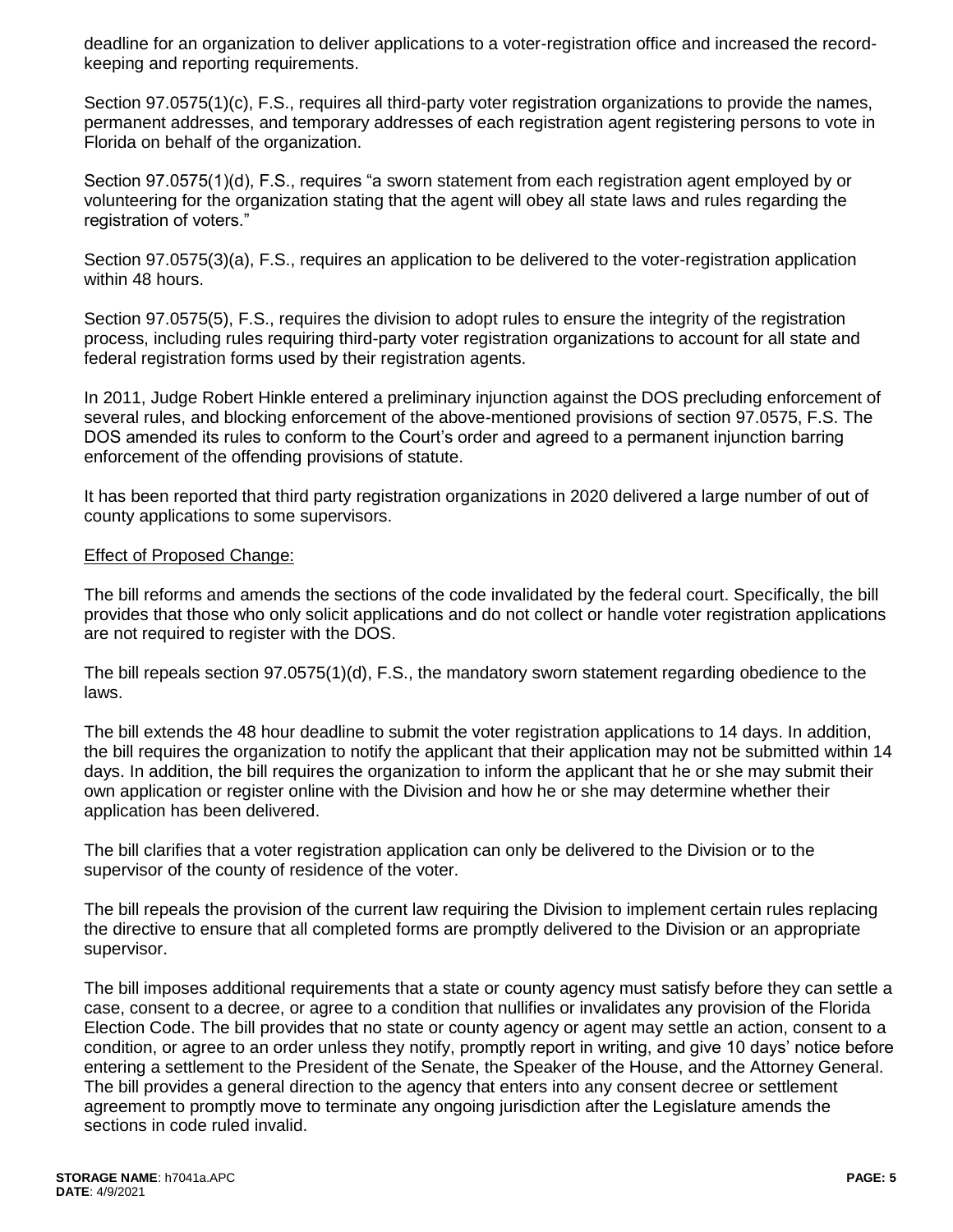# **Partisan elections and nomination vacancies**

### Present Situation

When in particular circumstances a party has a vacancy in nomination for a statewide office, the state party chair calls the meeting of the executive board to consider a designation of a nominee to fill the vacancy.<sup>16</sup>

When there occurs a vacancy nomination for United States Representative, state senator, state representative, state attorney, or public defender, the state party chair notifies the appropriate county chair or chairs.<sup>17</sup> Within five days, the appropriate county chair calls a meeting of the members of the executive committee in the affected county or counties to consider the designation of a nominee to fill the vacancy.<sup>18</sup> This provision is ambiguous as to the executive committee members entitled to participate in the decision.

### Effect of Proposed Change

The bill clarifies that when a vacancy in nomination for United States Representative, state senator, state representative, state attorney, or public defender occurs, the state party chair calls a meeting of the state executive committee members residing in the affected county or counties to consider designation of a nominee to fill the vacancy.

# **Election of County Commissioner in single member districts**

#### Present Situation

Article 8 of the Florida Constitution provides that each county board of commissioners consists of five or seven members serving staggered terms of four years.<sup>19</sup> After each decennial census the board of county commissioners divides the county into districts of contiguous territory as nearly equal in population as practicable.<sup>20</sup> One commissioner residing in each district must be elected as provided by law.<sup>21</sup>

Each county commissioner from an odd numbered district is elected at the general election every 4 years for a 4-year term commencing on the second Tuesday following the election. Current law provides that all commissioners are elected for 4-year staggered terms.<sup>22</sup> Each county commissioner from an oddnumbered district is elected at the general election in each year the number of which is a multiple of 4, for a 4-year term commencing on the second Tuesday following the election.<sup>23</sup> Each county commissioner from an even-numbered district is elected at the general election in each even-numbered year the number of which is not a multiple of 4, for a 4-year term commencing on the second Tuesday following the election.<sup>24</sup> District Commissioners may be elected at-large in some counties and from single-member districts in other counties.<sup>25</sup>

# Effect of Proposed Change

The bill provides that in the next election following each constitutionally required, decennial redistricting,<sup>26</sup> a commissioner for each district must be elected again and terms will be staggered as provided in s. 100.041, F.S. This will divide in half the four year terms of 2 or 3 single-district commissioners in each county, with even or odd numbered districts affected depending on the redistricting year. The change will not affect at-large commissioners or district commissioners elected county-wide. Miami-Dade County and

**STORAGE NAME**: h7041a.APC **PAGE: 6 DATE**: 4/9/2021 <sup>16</sup> S. 100.111(3)(a)1, F.S. <sup>17</sup> S. 100.111(3)(a)2, F.S. <sup>18</sup> S. 100.111(3)(a)2, F.S. <sup>19</sup> Article VIII, s. 1 (e), FLA. CONST. <sup>20</sup> Article VIII, s. 1 (e), FLA. CONST. <sup>21</sup> Article VIII, s. 1 (e), FLA. CONST. <sup>22</sup> S. 124.011 (2), F.S.  $23$  S. 100.041(2)(a), F.S.  $24$  S. 100.041(2)(a), F.S. <sup>25</sup> S. 104.011, F.S. <sup>26</sup> S. 1(e), Art. VIII, Fl. Const.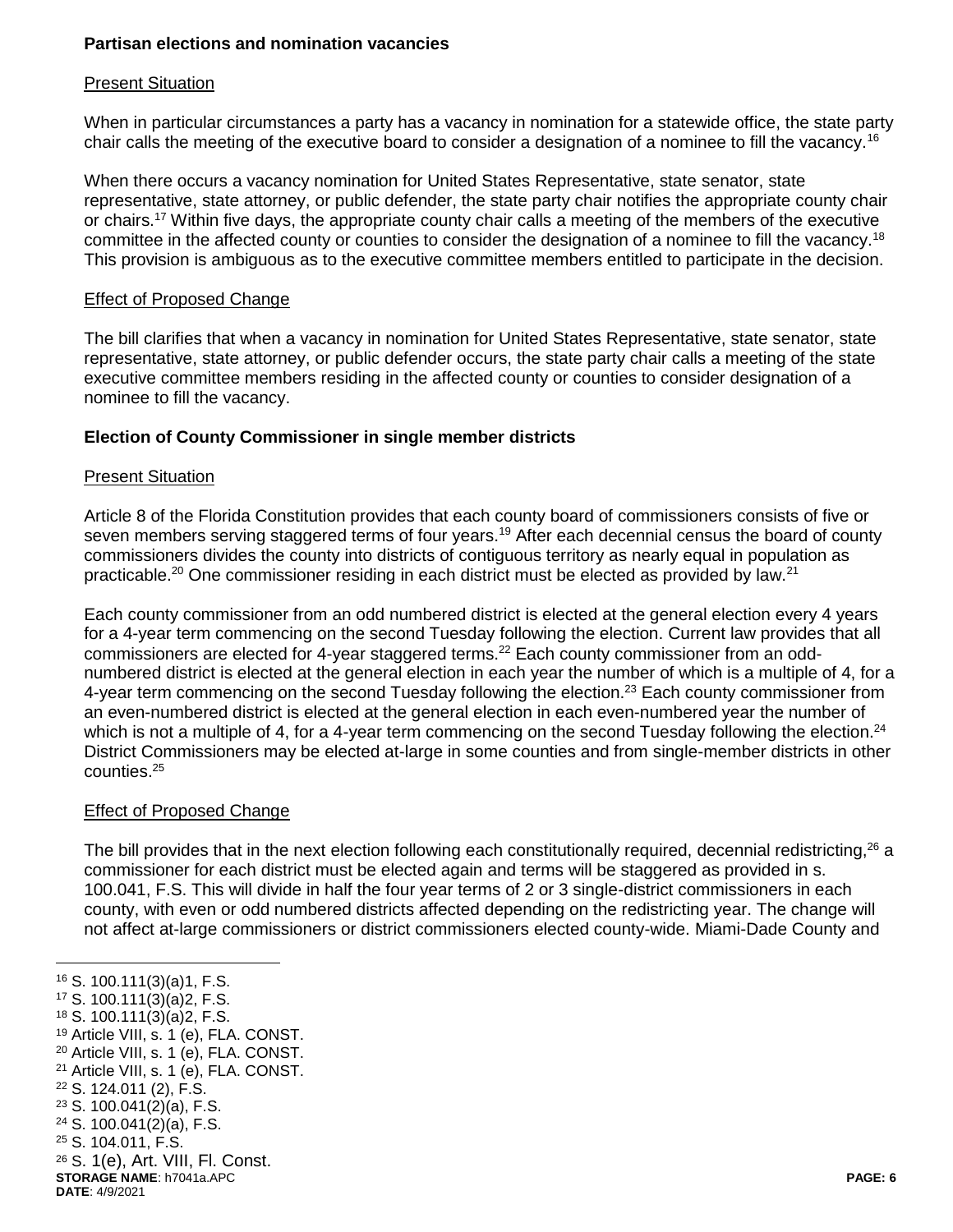any county that has a charter which limits the number of terms a commissioner may serve are exempted from the requirement.

# **Vote by Mail Ballots**

### *Requests for vote-by-mail ballots*

# Present Situation

The supervisor must accept a request for a vote-by-mail (VMB) ballot from an elector in person or in writing.<sup>27</sup> The request from a voter for a VBM ballot is sufficient to receive a VBM ballot for all elections through the end of the calendar year of the second ensuing regularly scheduled general election, unless the voter indicates at the time of the request the elections for which he or she would like to receive a VBM ballot.<sup>28</sup> For example, under the current law, if, during 2021, a voter makes a general request to vote by mail, then he or she would receive VBM ballots for all elections through the end of 2024.

The voter may request a VBM ballot in person or by phone to be sent to the residence or mailing address on file in the Florida Voter Registration System.<sup>29</sup> If the person wishes the ballot to be sent to an address other than one on file, the elector must make a signed request in writing.<sup>30</sup> The elector may directly instruct the supervisor to accept a request for a VBM ballot by a member of the elector's immediate family, or the elector's legal guardian.<sup>31</sup> If the elector chooses someone, the person must disclose:

- 1. The name of the elector for whom the ballot is requested.
- 2. The elector's address.
- 3. The elector's date of birth.
- 4. The requester's name.
- 5. The requester's address.
- 6. The requester's driver license number, if available.
- 7. The requester's relationship to the elector.
- 8. The requester's signature (written requests only).<sup>32</sup>

A supervisor is required to record the date the request was made, the date the VBM ballot was delivered to the voter or the voter's designee or the date the VBM ballot was delivered to the post office or other carrier, the date the ballot was received by the supervisor, the absence of the voter's signature on the voter's certificate, if applicable, and such other information he or she may deem necessary.<sup>33</sup> This information is confidential and exempt from s. 119.07(1), F.S. and is available only to the voter requesting the ballot, a canvassing board, an election official, a political party or official thereof, a candidate who has filed qualification papers and is opposed in an upcoming election, and registered political committees for political purposes only.<sup>34</sup>

Not later than 45 days before each election, the supervisor must send a VBM ballot to each absent uniformed voter.<sup>35</sup> The supervisor must mail VBM ballots to absent qualified voters who have requested ballots between the 40<sup>th</sup> and 33<sup>rd</sup> day before the election.<sup>36</sup> The supervisor must enclose with each VBM ballot two envelopes: a secrecy envelope into which the absent elector shall enclose his or her marked ballot; and a mailing envelope, into which the elector shall then place the secrecy envelope, which shall be

 $\overline{a}$ 

<sup>32</sup> S. 101.62 (b), F.S.

- <sup>34</sup> S. 101.62(3), F.S.
- $35$  S. 101.62(4)(a), F.S.

**STORAGE NAME**: h7041a.APC **PAGE: 7 DATE**: 4/9/2021

<sup>27</sup> S. 101.62(1)(a), F.S.

<sup>28</sup> S. 101.62(1)(a), F.S.

<sup>29</sup> S. 101.62 (1)(b), F.S.

<sup>30</sup> S. 101.62 (b), F.S.

 $31$  S. 101.62(1)(b), F.S.; an immediate family member means the designee's spouse or the parent, child, grandparent, or sibling of the designee or of the designee's spouse. S. 101.62(4)(c)4.

 $33$  S. 101.62(3), F.S.

<sup>36</sup> S. 101.62(4)(a), F.S.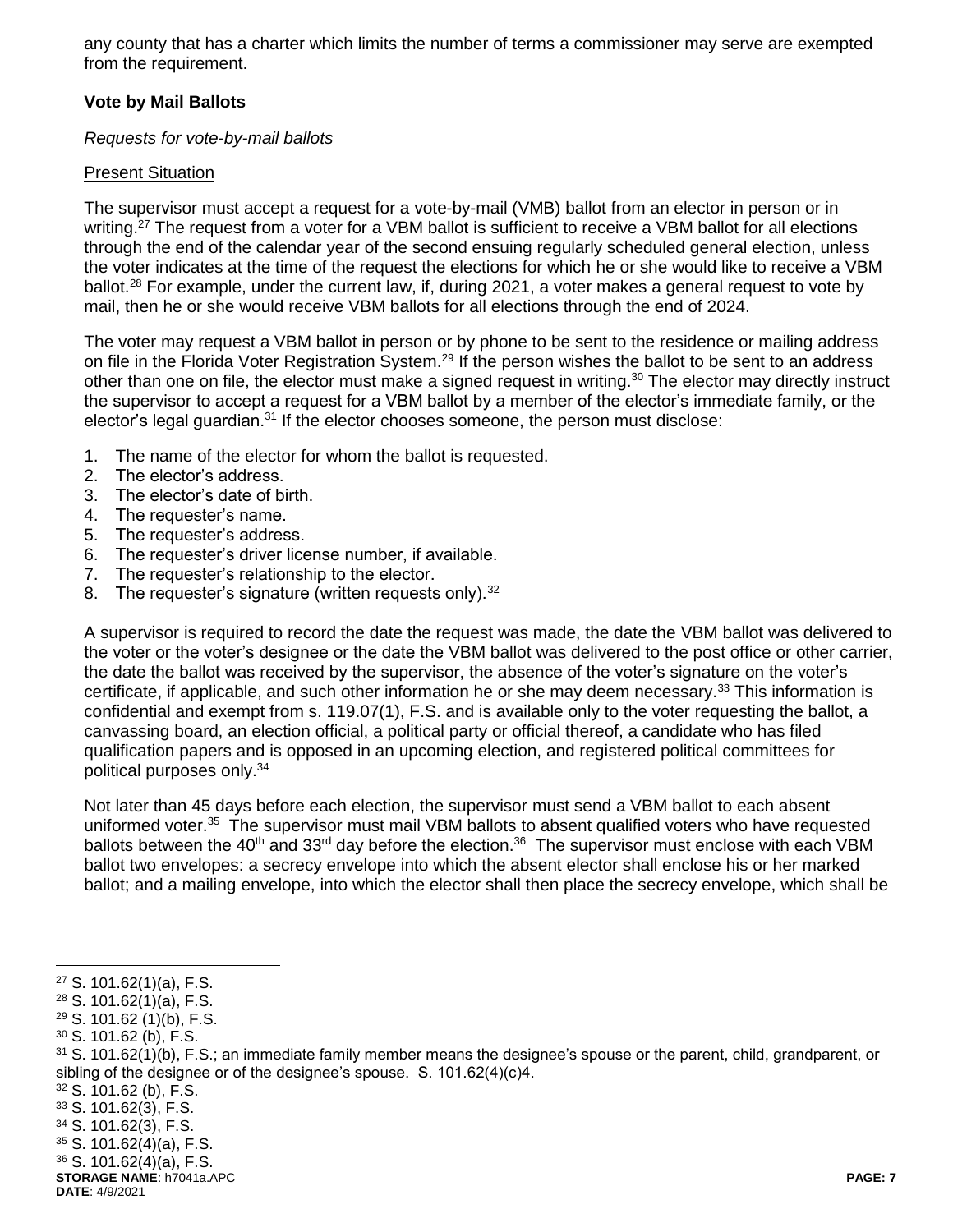addressed to the supervisor and also bear on the back side a voter's certificate that the elector must sign.<sup>37</sup> All ballots must be received by the supervisor no later than  $7:00$  p.m. on Election Day.<sup>38</sup>

An elector may designate in writing another person to pick up the VBM ballot from the supervisor.<sup>39</sup> However, no designee may pick up more than two VBM ballots per election, other than the designee's own ballot or that of an immediate family member.<sup>40</sup>

It is a first degree misdemeanor for a paid ballot collector to possess more than 2 ballots belonging to someone other than the collector or the collector's "immediate family.<sup>41</sup>" There is no limit on the possession of ballots by unpaid collectors.

#### Effect of Proposed Change

The bill provides that anytime an elector requests a VBM ballot by phone, they must provide the elector's Florida driver license number, the elector's Florida identification card number, or the last four digits of the elector's social security number, whichever of these the supervisor can verify.

The bill requires additional verifying information anytime an elector make a request to have their VBM ballot sent to an address not on file. An elector must now submit a signed written request and must provide one of the following: 1) last four digits of the elector's social security number, 2) Florida driver license number, or 3) Florida identification card number, whichever of these the supervisor can verify.

The bill imposes additional requirements for a designee making a VBM request for another elector. In addition to the current requirements in statute, a designee must also provide the elector's Florida driver license number, the elector's Florida identification card number, or the last four digits of the elector's social security number, whichever of these the supervisor can verify.

The bill requires the supervisors to document the identity of the voter's designee or the address to which the ballot was mailed. In addition, the supervisor must document if there was a mismatched signature on a ballot.

The bill reduces the period an elector's VBM ballot request is valid. The bill provides that a VBM request is sufficient to receive a VBM ballot through the end of the calendar year of the next regularly scheduled election. After the effective date of the act, if a voter makes a general request to vote by mail in 2021, he or she would receive VBM ballots for all elections through the end of the 2022 calendar year. The bill preserves the period under current law for a VBM request made after November 6, 2018 and before July 1, 2021. The bill preserves the current life of every request received prior to the effective date of the act.

The bill explicitly spells out that no county, municipality, or state agency may send a VBM ballot to a voter unless the voter has requested the VBM as authorized under law. The bill makes exemptions for VBM ballots under s.101.662, F.S., relating to voters having disability, s. 101.697, F.S., relating to overseas voters, and under ss. 101.6102-101.6103, F.S., relating to local referenda.

The bill also prohibits any indication of the voter's political party on any envelope used by the supervisor to send a VBM ballot, the return mailing envelope, or the secrecy envelope.

The bill requires the return mailing envelope to bear the name and an encoded mark used by the supervisor's office.

*Return of Vote-by-mail ballots*

Present Situation

<sup>37</sup> S. 101.64(1), F.S.

<sup>38</sup> S. 101.65, F.S.

<sup>39</sup> S. 101.62(4)(c)4, F.S.

<sup>40</sup> S. 101.62(4)(c)4, F.S; An immediate family member means a person's spouse, or the parent, child, grandparent, or sibling of the person or the person's spouse. S. 104.0616(1), F.S.

<sup>41</sup> S. 104.0616, F.S.;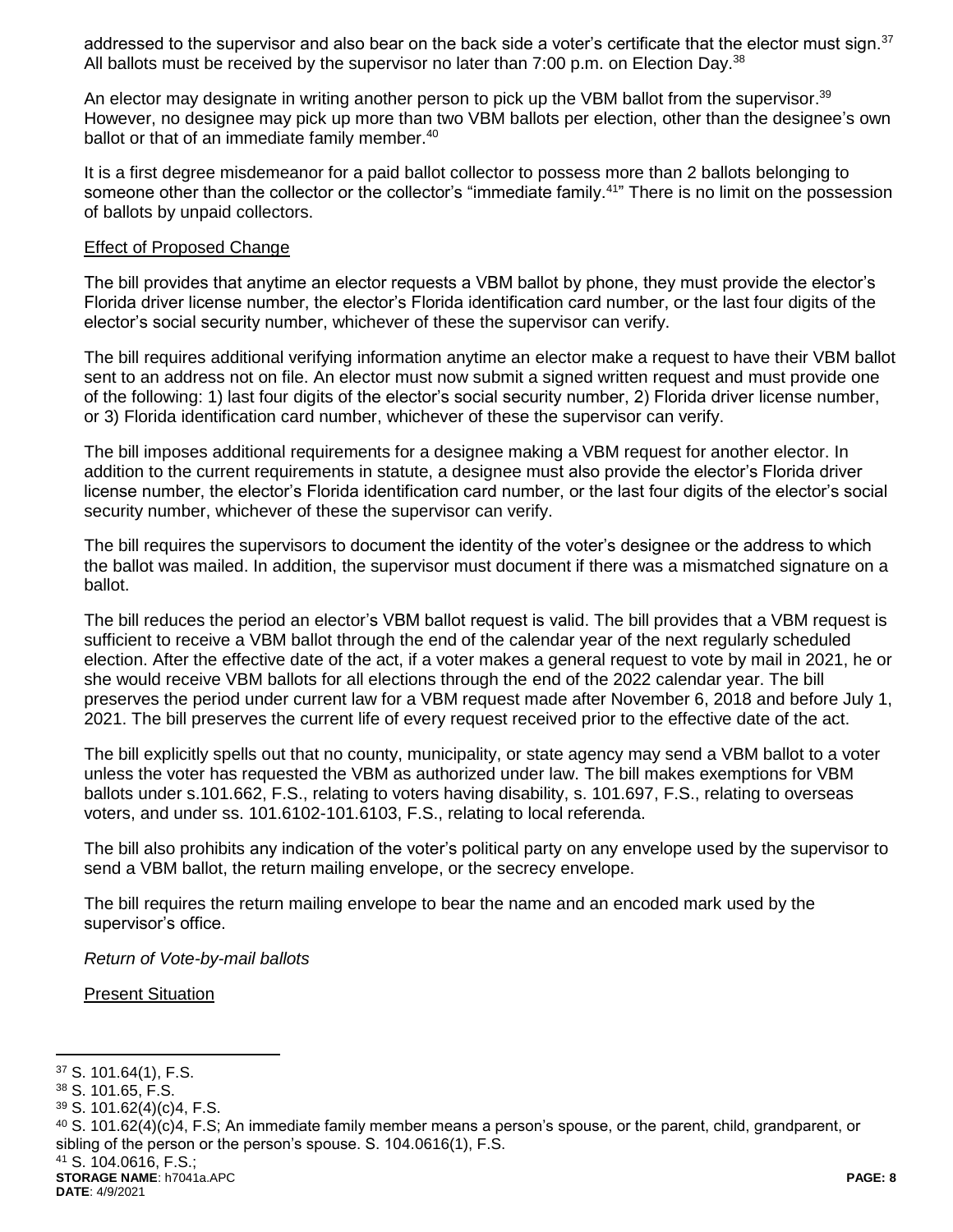Under current law, upon receipt of a VBM ballot, the supervisor of the county where the absent elector resides must compare the signature on the voter's certificate with the signature of the elector in the registration books or the precinct register to determine whether the elector is duly registered in the county and may record on the elector's registration certificate that the elector has voted.<sup>42</sup> After a VBM ballot is received by the supervisor, the ballot is deemed to have been cast, and changes or additions may not be made to the voter's certificate.<sup>43</sup>

A supervisor must allow an elector to physically return their VBM ballot to a secure drop box.<sup>44</sup> Secure drop boxes must be placed at the supervisor's main office, branch office, and early voting sites.<sup>45</sup> In addition, secure drop boxes can be placed at any other site that qualifies as an early voting site under s. 101.657(1), F.S., provided that the site is staffed during the county's early voting hours of operation by an employee of the supervisor's office or a sworn law enforcement officer.<sup>46</sup>

The county canvassing board may begin the canvassing of VBM ballots beginning at 7:00 a.m. on the 22nd day before the election, but not later than noon on the day following the election.<sup>47</sup>

The canvassing board must compare the number of ballots in its possession with the number of request for ballots received to be counted according the supervisor's file.<sup>48</sup> If the supervisor has not compared the signature on the ballots, the canvassing board must compare the signature on the voter's certificate or the ballot cure affidavit to see that the elector is duly registered in the county and to determine the legality of that VBM ballot.<sup>49</sup>

A VBM ballot may only be counted if: 1) the signature on the voter's certificate or cure affidavit matches the elector's signature in the registration books; 2) the cure affidavit contains a signature that does not match the elector's signature in the registration books or precinct register, but the elector has submitted a current and valid Tier 1 identification which confirms the identity of the elector.<sup>50</sup>

If any elector or candidate present believes that a VBM ballot is illegal due to a defect apparent on the voter's certificate or the cure affidavit, he or she may, at any time before the ballot is separated from the envelope, file with the canvassing board a protest against the canvass of that ballot specifying the reason he or she believes the ballot is illegal.<sup>51</sup> A challenge based upon a defect in the voter's certificate or the cure affidavit may not be accepted after the ballot has been removed from the mailing envelope.<sup>52</sup>

If the canvassing board determines that a ballot is illegal, they mark the ballot as "rejected as illegal" and preserved in the same manner that official ballots are preserved.<sup>53</sup> The canvassing board records the ballot upon the proper record, unless that ballot has already been recorded by the supervisor.<sup>54</sup> The mailing envelopes shall be opened and the secrecy envelopes shall be mixed so as to make it impossible to determine which secrecy envelope came out of which signed mailing envelope.<sup>55</sup>

If the VBM ballot received does not contain a signature or the signature does not match the elector's signature, the supervisor must notify the voter as soon as possible by first class mail and also either by email, text message, or telephone.<sup>56</sup> The elector must then complete a cure affidavit and submit it to the supervisor no later than 5:00 p.m. on the 2<sup>nd</sup> day after the election.<sup>57</sup> The canvassing board then decides

**STORAGE NAME**: h7041a.APC **PAGE: 9 DATE**: 4/9/2021 S. 101.68(1), F.S. S. 101.68(1), F.S. S. 101.69(2), F.S. S. 101.69(2), F.S. S. 101.69(2), F.S. S. 101.68(2)(a), F.S. S. 101.68(2)(b), F.S. S. 101.68(2)(c)1, F.S. S. 101.68(2)(c)1, F.S. S. 101.68(2)(c)4, F.S. S. 101.68(2)(c)4, F.S. S. 101.68(2)(c)5, F.S. S. 101.68(2)(c)5.(d), F.S. S. 101.68(2)(c)5.(d), F.S. S. 101.68(4)(a), F.S. Ss. 101.68(4)(a) and 101.68(4)(d), F.S.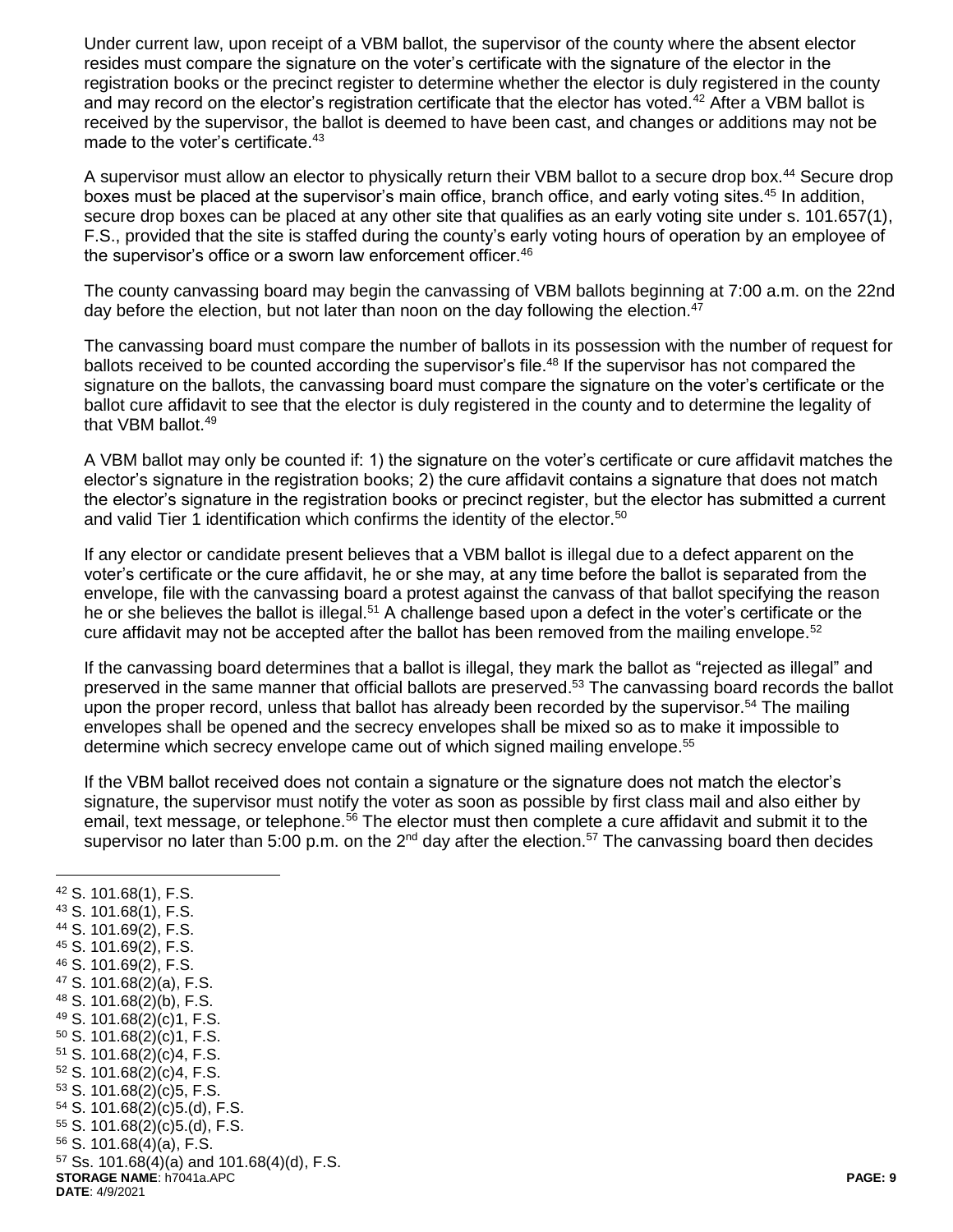on the validity of each cure affidavit. If the ballot is validated following submission of a cure affidavit, the supervisor shall make a copy of the affidavit, affix it to a voter registration application and immediately process it as a valid request for a signature update.<sup>58</sup>

If the ballot is rejected as illegal, after all election results have been certified, the supervisor must notify the elector whose ballot was rejected as illegal and provide the specific reason for why the ballot was rejected.<sup>59</sup> In addition, the elector must be mailed a voter registration application to be completed indicating the elector's current signature if the signature on the voter's certificate or cure affidavit did not match the elector's signature in the registration books or precinct register. $60$ 

### Effect of the bill

The bill provides that whenever there is a signature deficiency on a voter's certificate and the supervisor is required to notify the elector of such deficiency, the supervisor must also notify the political party of the registered voter via email of the signature deficiency. The political parties must register one email address with every supervisor where they wish to be contacted.

The bill makes it a first degree misdemeanor to possess the ballot of another unless the person possessing the ballot has been designated to do so and has a declaration indicating so. With such declaration(s), a person may carry a ballot belonging to an immediate family member and in any election may carry a maximum of two ballots belonging to persons who are not family members. The declaration must include a statement affirming they have been designated to carry the ballot of another, include the signature of the voter whose ballot is being carried and date signed by the voter, the signature of the designee designated to carry the ballot and date signed by the designee, as well as the relationship the designee has to the voter whose ballot they are carrying. In addition, the declaration must include a provision where the designee acknowledges that falsifying a declaration is a third degree felony. The bill extends the definition of immediate family to include a grandchild.

The bill provides several changes to the current drop boxes provisions in law. Early voting site drop boxes and discretionary drop boxes may only be used as secure drop box locations during early voting hours. In addition, the bill requires all drop boxes not at an officer of a supervisor to be physically manned by an employee of the supervisor at all times.

Secure drop boxes at the office of the supervisor must be monitored by an employee of the supervisor during regular office hours and must be otherwise secure from tampering and monitored by video surveillance during other hours. The supervisor must keep a recording of any surveillance video and provide a copy to a candidate or political party upon request.

The bill requires the supervisors to designate the location of all drop box sites and notify the Division no later than the 30th prior to the election of the location of such sites. Once a drop box location is set, the location may not be moved or changed. No drop box can be placed in a location so as to favor or disfavor any one political party or candidate. The bill requires all drop boxes to be emptied each day at the end of early voting hours. The bill imposes a civil penalty of \$25,000 on any supervisor that leaves a drop box at an early voting site or discretionary drop box site accessible for ballot drop off outside of early voting hours. The Division is authorized to enforce this provision.

The bill allows an elector's designee with a declaration to return an elector's ballot to a drop box. Under the bill, when a person returns a ballot to a drop box they must present their Florida driver license or Florida identification card to the employee monitoring the drop box. The employee monitoring the drop box must ensure that the name on the identification provided matches the printed name on the mailing envelope or the name on the declaration if the person dropping the ballot off is a designee. If an elector dropping off his own ballot does not have their identification when dropping their ballot at a drop box, the elector may still drop off their ballot if the person provides an attestation stating that the elector did not have a Florida driver license or Florida identification card on their person when returning their own ballot. The Division is given

**STORAGE NAME**: h7041a.APC **PAGE: 10 DATE**: 4/9/2021  $\overline{a}$ <sup>58</sup> S. 101.68(4)(g), F.S. <sup>59</sup> S. 101.68(4)(h), F.S.  $60$  S. 101.68(4)(h), F.S.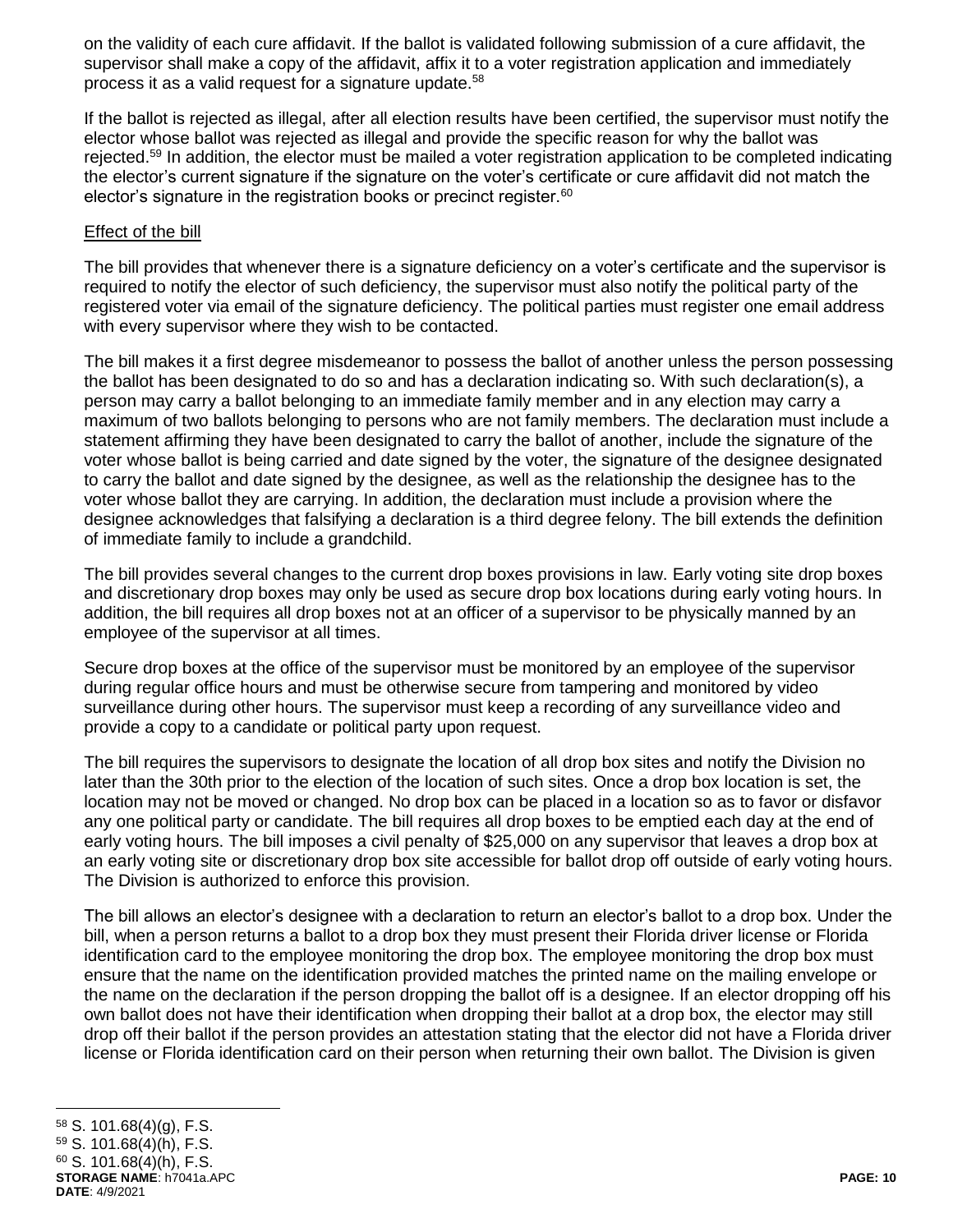authority to provide, by a rule, a form of the attestation that a voter who does not have identification must use to drop off their ballot in a drop box.

The Division and the supervisors must make sure that copies of the forms for an attestation of an elector dropping off his or her own ballot and a declaration of a designee to carry another's ballot are available online and at all supervisor's offices. In addition, the supervisor must ensure that copies of the form for an attestation of a voter dropping off his or her own ballot are available at each drop box location.

The declaration or attestation must be affixed to the return mailing envelope when the ballot is deposited into the drop box.

The supervisor or person checking the signature against the registration books or precinct register must make a record of the substance of the declaration when the voter's certificate is reviewed.

The bill makes it a third degree felony to make a false declaration or attestation.

The bill also requires the supervisor to post on his or her website, at least once every hour while actively counting, the number of VBM ballots that have been received and the number of VBM ballots that remain uncounted beginning at 7:00 p.m. the day before Election Day.

### **Solicitation-free polling places:**

#### Present Situation

Currently, no person, political committee, or other group or organization may solicit voters inside the polling place or within 150 feet of the entrance to any polling place,<sup>61</sup> polling room<sup>62</sup> where the polling place is also a polling room, early voting site,<sup>63</sup> or an office of the supervisor where VBM ballots are requested and printed on demand.<sup>64</sup> Each supervisor must inform the clerk<sup>65</sup> of the area within which soliciting is unlawful based on the particular characteristics of that polling place.<sup>66</sup> Prior to opening of the polling place or early voting site, the clerk or supervisor must designate the no-solicitation zone and mark the boundaries.<sup>67</sup> The term "solicitation" includes, but is not limited to, seeking or attempting to seek any vote, fact, opinion, or contribution; distributing or attempting to distribute any political or campaign material, leaflet, or handout; conducting a poll except an exit poll; seeking or attempting to seek a signature on any petition; and selling or attempting to sell any item.<sup>68</sup>

A separate provision of the code discusses the ability of an elector who requires assistance voting. Any voter who needs assistance voting can seek the assistance of either 1) two election officials or 2) some person of their choice.<sup>69</sup> The person requesting assistance must sign a declaration to secure assistance. If the elector chooses someone of their choice to assist them in voting, then the person assisting must also sign a declaration to provide assistance.<sup>70</sup> Further the code provides that a person at a polling place or early voting site, or within 100 feet of an early polling place or voting site may not solicit a voter in an effort to provide assistance to vote.<sup>71</sup>

 $61$  The term "polling place" is defined to mean the building that contains the polling room where ballots are cast. Section 97.021(27), F.S.

<sup>62</sup> The term "polling room" is defined to mean the actual room in which ballots are cast on Election Day and during early voting. S. 97.021(28), F.S.

 $63$  The term "early voting site" is defined to mean those locations specified in s. 101.657, F.S., and the building in which early voting occurs. S. 97.021(11), F.S.

 $64$  S. 102.031(4)(a), F.S.

<sup>&</sup>lt;sup>65</sup> Each precinct has inspectors and a clerk, each appointed by the supervisor. These poll workers are collectively known as the election board. The clerk is in charge of and responsible for seeing that the election board carries out its duties and responsibilities. S. 102.012(1)(a), F.S.

**STORAGE NAME**: h7041a.APC **PAGE: 11 DATE**: 4/9/2021 <sup>66</sup> S. 102.031(4)(c), F.S. <sup>67</sup> S. 102.031(4)(a), F.S. <sup>68</sup> S. 102.031(4)(b), F.S. <sup>69</sup> S. 101.051(1), F.S. <sup>70</sup> S. 101.051(1), F.S. <sup>71</sup> S. 101.051(4), F.S.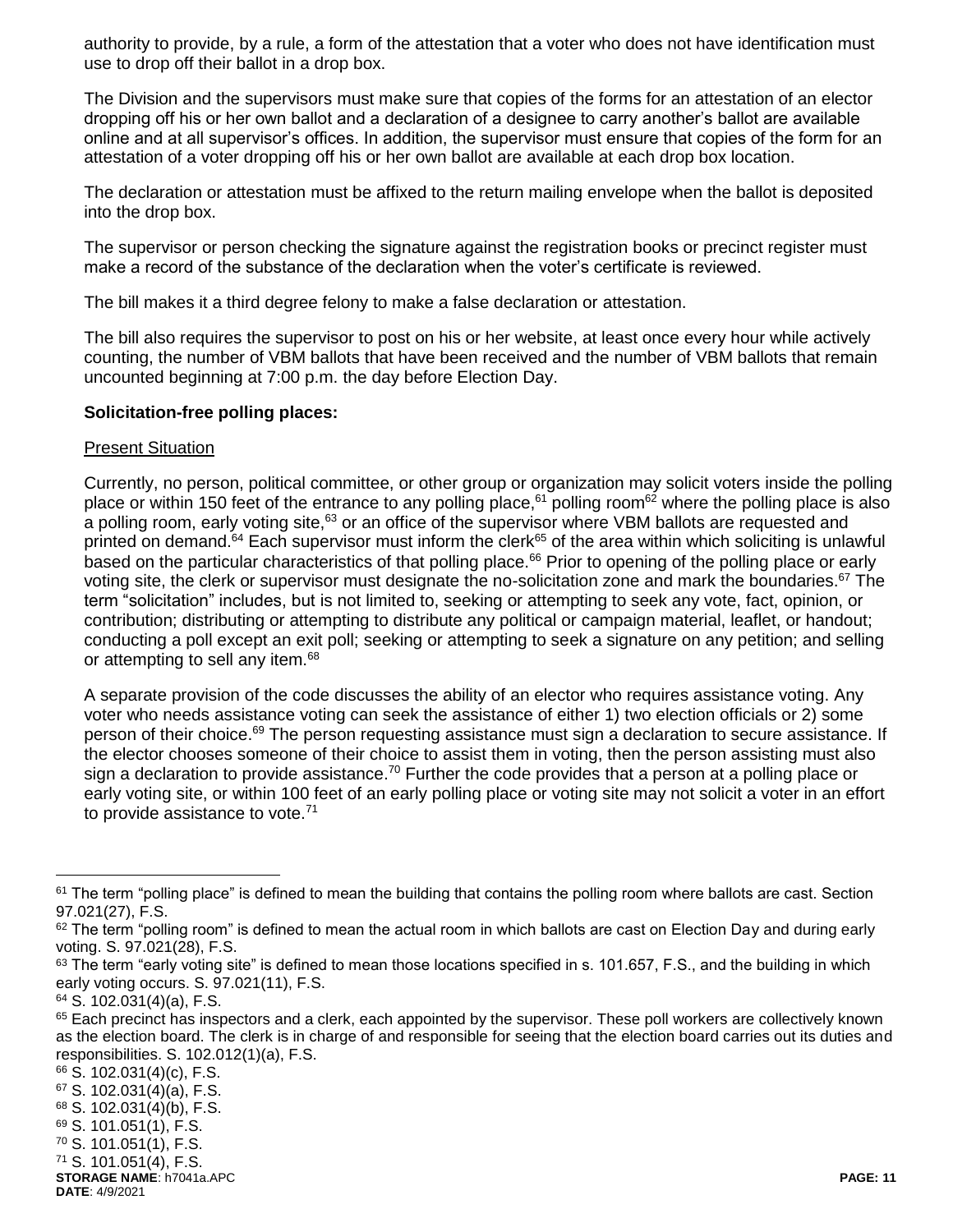# Effect of Proposed Change

The bill amends the voter assistance solicitation section to conform to the other solicitation provision so that no voter may be solicited within 150 feet of the entrance of a polling place, early voting site, or drop box.

The bill expands the definition of solicitation to include that no person may engage in any activity with the intent to influence or effect of influencing a voter.

The bill provides that the owner of a property which has a polling place or early voting site, may not prohibit solicitation of voters by a candidate or a candidate's designee outside of the no-solicitation zone during polling hours.

# **County Canvassing Boards**

### Present Situation

The County Canvassing Board (CCB) is the entity responsible for tabulating and canvassing the vote for an election in each county.<sup>72</sup> The CCB is composed of three members: the supervisor of elections, the chair of the board of county commissioners, and a county court judge, who serves as chair of the CCB.<sup>73</sup> The CCB must have alternate members in case of a conflict or if one of the members is unable to serve.<sup>74</sup> The CCB meets in a building accessible to the public to canvass the VBM ballots and the provisional ballots.<sup>75</sup> In addition, as soon as the canvass of the provisional and VBM ballots is completed, the CCB proceeds to publicly canvass the votes given to each candidate as shown by the returns on file in the office of the supervisor.<sup>76</sup> In many counties, the CCB meets several times to canvass ballots.

Public notice of the specific time and place of the CCB board meetings must be posted at least 48 hours prior to publication on the supervisor's website and published in one or more newspapers of general circulation in the county, or, if there is no newspaper of general circulation in the county, by posting such notice in at least four conspicuous places in the county.<sup>77</sup>

During any meeting of the CCB, a physical notice must be placed in a conspicuous area near the public entrance to the building in which the meeting is taking place.<sup>78</sup> The physical notice must include the names of the individuals officially serving as the CCB, the names of any alternate members, the time of the meeting, and a brief statement as to the anticipated activities of the CCB.<sup>79</sup>

 $\overline{a}$ 

**STORAGE NAME**: h7041a.APC **PAGE: 12 DATE**: 4/9/2021 <sup>77</sup> Ss. 102.141(2)(b) and 101.141(2)(c), F.S. <sup>78</sup> S. 102.141(2)(c), F.S. <sup>79</sup> S. 102.141(2)(c), F.S.

<sup>72</sup> S. 102.141(1), F.S.

 $73$  S. 102.141(1)(e), F.S.

<sup>74</sup> *See* S. 102.141(1), F.S. The chief judge of the judicial circuit in which the county is located shall appoint a county court judge as an alternate member of the county canvassing board or, if each county court judge is unable to serve or is disqualified, shall appoint an alternate member who is qualified to serve as an alternate. If no county judge is able to serve, the chief judge of the judicial circuit shall appoint as a substitute a qualified elector of the county who is not a candidate with opposition in the election being canvassed and who is not an active participant in the campaign or candidacy of any candidate with opposition in the election being canvassed. If the supervisor of elections is unable to serve or is disqualified, the chair of the board of county commissions shall appoint as a substitute a member of the board of count commissions who is not a candidate with opposition in the election being canvassed and who is not an active participant in the campaign or candidacy of any candidate with opposition in the election being canvassed. If the chair of the board of county commissioner is unable to serve or is disqualified, the board of county commissioners shall appoint as a substitute member one of its members who is not a candidate with opposition in the election being canvassed and who is not an active participant in the campaign or candidacy of any candidate with opposition in the election being canvassed. The chair of the board of county commissioners shall appoint a member of the board of county commissions as an alternate member of the canvassing board or, if each member of the board of county commissioners is unable to serve or is disqualified, shall appoint an alternate member who is qualified to serve as a substitute member.

<sup>75</sup> S. 102.141(2)(a), F.S. <sup>76</sup> S. 102.141(2)(a), F.S.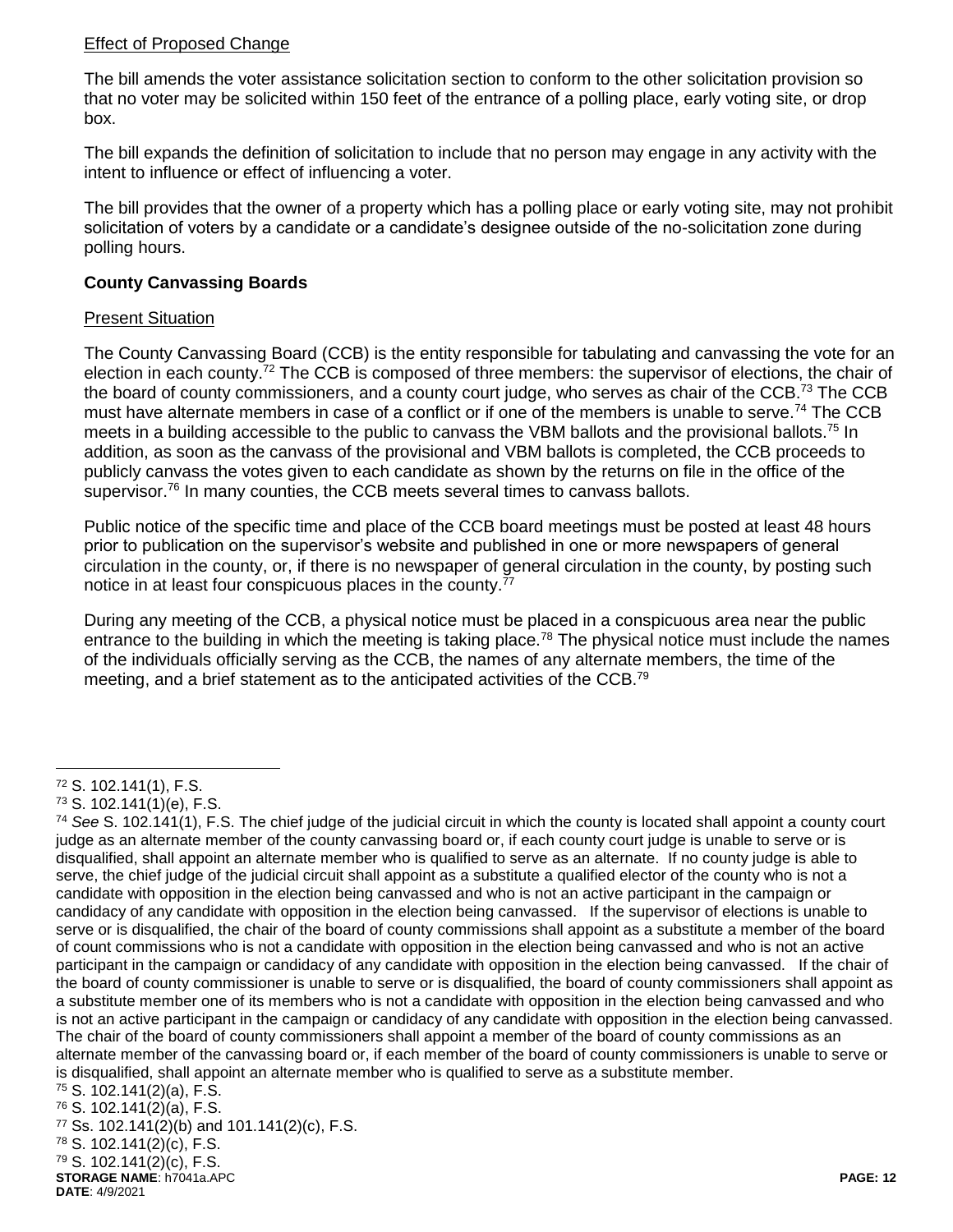The CCB may begin meetings to canvass VBM ballots beginning at 7:00 a.m. on the 22nd day before the election, but not later than noon on the day following the election.<sup>80</sup> In addition, for any county using electronic tabulating equipment, the processing of VBM ballots through such tabulating equipment may begin at 7:00 a.m. on the 22nd day before the election.<sup>81</sup>

#### Effect of Proposed Changes

The bill requires the supervisor to post the names of the CCB members on his or her website before they begin mailing VBM ballots. In addition, the bill requires the CCB to include the names of the members of the CCB and of the alternates on the supervisor's website when they post the notice of time and place of the meeting 48 hours prior to the meeting.

#### **Ballot duplication**

#### Present Situation

As soon as the polls close, the election board must secure the voting devices against further voting. The election board, in the presence of members of the public wishing to witness the counting, must verify the number of voted ballots, unused ballots, provisional ballots, and spoiled ballots to determine whether the number of ballots in their possession correspond with the number of ballots issued by the supervisor. The results of the ballots tabulated at the precinct may be transmitted to the main computer system.<sup>82</sup>

For each ballot or ballot image on which a write-in vote has been cast, the CCB must compare the write-in voters with the votes cast on the ballot; if the total number of votes for any office exceeds the number allowed by law, such votes shall not be counted.<sup>83</sup> All valid votes are tallied by the CCB.<sup>84</sup>

If a VBM ballot is physically damaged so that it cannot be properly counted by the voting system's automatic tabulating equipment, a true duplicate copy of the damaged ballot is created in the presence of witnesses and substituted for the damaged ballot. $85$ 

A duplicate ballot is also made of a VBM ballot containing an overvoted or undervoted race.<sup>86</sup> Upon request by a physically present candidate, a political party official, a political committee official, or an authorized designee must be allowed to watch the duplication process.<sup>87</sup> All duplicate ballots must be clearly labeled "duplicate," bear a serial number which must be recorded on the defective ballot, and be counted in lieu of the defective ballot.<sup>88</sup> After a ballot has been duplicated, the defective ballot gets placed in an envelope, and the duplicate ballot is tallied with the other ballots for that precinct.<sup>89</sup>

If there is no clear indication on the ballot that the voter has made a definite choice for an office or ballot measure, the elector's ballot must not be counted for those choices which are unclear but the ballot will not be invalidated as to those names or measures that are properly marked. $90$ 

VBM ballots may be counted by the automatic tabulating equipment if they are marked in a manner that will enable them to be properly counted by the equipment.<sup>91</sup> The return printed by the automatic tabulation equipment to which has been added to the return of write-in, VBM, and manually counted votes and votes from provisional ballots, constitutes the official return upon certification by the CCB.<sup>92</sup> Upon the completion

 S. 101.68(2)(a), F.S. S. 101.68(2)(a), F.S. S. 101.5614(2), F.S. S. 101.5614(3), F.S. S. 101.5614(3), F.S. S. 101.5614(4)(a), F.S. S. 101.5614(4)(a), F.S. S. 101.5614(4)(b), F.S. S. 101.5614(4)(b), F.S. S. 101.5614(4)(b), F.S. S. 101.5614(5), F.S.

 $\overline{a}$ 

- $91$  S. 101.5614(6), F.S.
- **STORAGE NAME**: h7041a.APC **PAGE: 13** <sup>92</sup> S. 101.5614(7), F.S.

**DATE**: 4/9/2021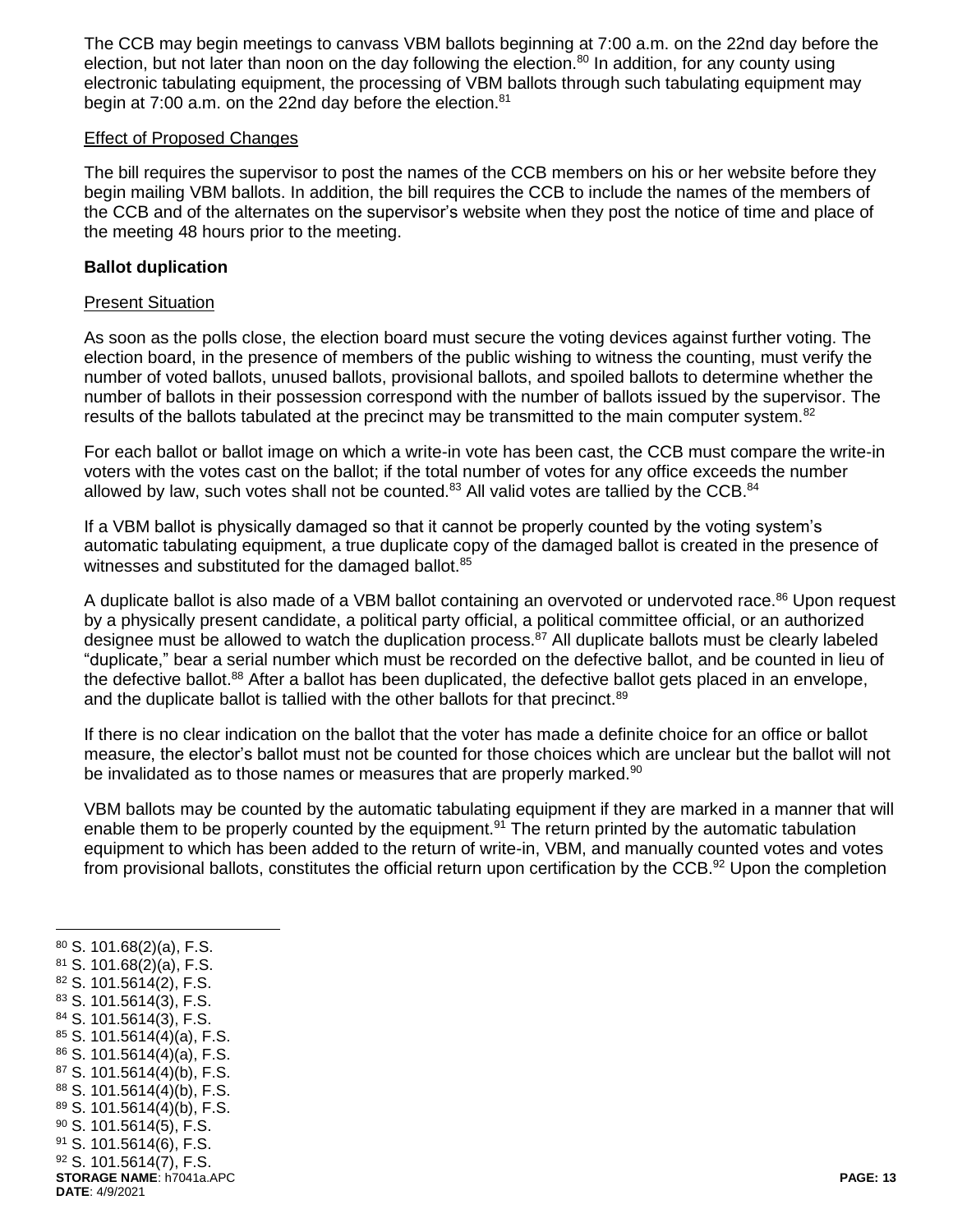of the count, the returns are made available to the public.<sup>93</sup> A copy of the returns may be posted at the central counting place or at the supervisor's office in lieu of the posting of returns at individual precincts.<sup>94</sup>

If anyone releases the results of the election prior to the closing of polls they commit a third degree felony.<sup>95</sup>

Additionally, during an automatic recount, the CCB must put each marksense ballot through the automatic tabulating equipment and determine whether the returns correctly reflect the votes cast.<sup>96</sup> If any marksense ballot is physically damaged so that it cannot be properly counted by the automatic tabulating equipment during the recount, a duplicate shall be made. $97$ 

### Effect of Proposed Change

The bill requires the duplication process to happen in an open and accessible room where the process can be observed. The bill clarifies that a duplication is to be made of a ballot containing an undervoted race. The bill clarifies that a duplicate must only be made if there is a clear indication on the ballot that the voter made a definite choice in a race or on a ballot measure. A duplicate may not be made if the voter's intent in such a race or measure is not clear. The bill provides that an observer witnessing the duplication process must be allowed in close enough proximity to see the markings on each ballot and the duplication process taking place.

If there is an objection to a duplication, the ballot must be presented to the CCB for a determination on the validity of the duplicate. The CCB must document the serial number in the CCB minutes. The CCB must decide whether the duplication is valid. If the duplicate ballot is determined to be valid, it must be counted. If the duplicate is determined to be invalid, then the ballot must be rejected and a proper duplicate ballot must be made and counted in lieu of the original.

# **Precinct Level Election Results**

### Present Situation

Within 30 days following the certification of the election results by the Elections Canvassing Commission,<sup>98</sup> supervisors are required to collect and submit to DOS precinct-level election results.<sup>99</sup> The results must be in a uniform electronic format and include the total number of all ballots cast in each precinct for each candidate or nominee to fill a national, state, county, or district office, or proposed constitutional amendment.<sup>100</sup> The results must also contain subtotals for each candidate and ballot type, unless fewer than 30 voters voted a certain type of ballot, in which case that ballot type will be omitted from the results to ensure that the votes for those voters remain secret.<sup>101</sup> After DOS has received the results, it must make the information available, through its website, on a searchable, sortable, and downloadable database.<sup>102</sup>

# Effect of Proposed Change

The bill provides more clarity to the reporting provision regarding precincts with less than 30 voters voting a certain type of ballot. Specifically the bill makes it clear that only those precincts having fewer than 30 voters voting on the ballot type or in the precinct may not be reported in the results.

# **State election administration**

98 The Elections Canvassing Commission is a body that certifies election results for federal, state, and multicounty offices. The commission consists of the Governor and two members of the Cabinet selected by the Governor. The commission meets at 9 a.m. on the 14th day following a general election to certify the returns. Section 102.111, F.S. <sup>99</sup> Section 98.0981(2)(a), F.S.  $100$  *Id.* 

101  $Id$ .

 $\overline{a}$ 

**STORAGE NAME**: h7041a.APC **PAGE: 14 DATE**: 4/9/2021 <sup>102</sup> Section 98.0981(2)(b), F.S.

<sup>93</sup> S. 101.5614(7), F.S.

<sup>94</sup> S. 101.5614(7), F.S.

<sup>95</sup> S. 101.5614(8), F.S.

<sup>96</sup> S. 102.141(7)(a), F.S.

 $97$  S. 102.141(7)(a), F.S.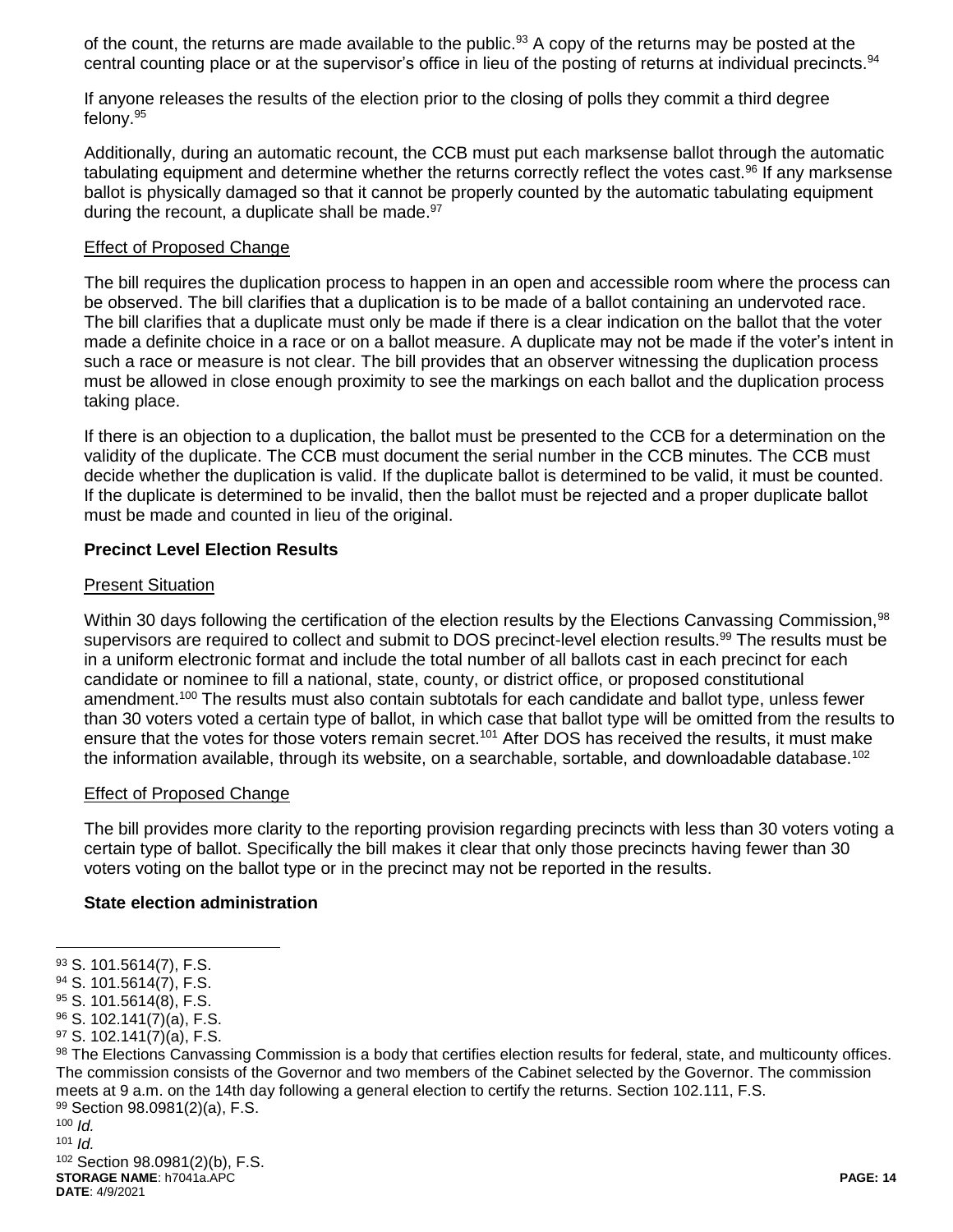# *Electronic or Electromechanical Voting Systems*

A "voting system" is a method of casting and processing votes that consists of electromechanical components and, in most instances, utilizes marksense ballots.<sup>103</sup> The voting system may also include things like procedures, operating manuals, supplies, printouts, and other software necessary for the system's operation.<sup>104</sup> An "electronic or electromechanical voting system" means a system of casting votes by use of voting devices or marking devices and counting ballots by employing automatic tabulating equipment or data processing equipment.<sup>105</sup>

DOS must approve all electronic or electromechanical voting systems used in Florida elections.<sup>106</sup> The Electronic Voting Systems Act<sup>107</sup> in the Florida Election Code prescribes the general standards for the approval of voting systems; DOS rules further detail the complex, technical certification requirements.<sup>108</sup> The certification process tests the reliability of both the hardware and software components of the voting system to make sure it meets rigorous standards. DOS must approve or disapprove any voting system submitted to it within 90 days after the date of its initial submission.<sup>109</sup>

# *Logic and Accuracy Test*

Once approved by DOS, the electronic voting systems must be publicly tested to ascertain whether the equipment will correctly count the votes cast.<sup>110</sup> The supervisor must give public notice of the testing at least 48 hours before it begins.<sup>111</sup> Each member of the CCB must convene and certify the results of the test.<sup>112</sup> The date the test must be conducted is tied to the start of early voting; it must be conducted no earlier than 25 days before the early voting period begins.<sup>113</sup> Current law provides a mandatory early voting period, during which a supervisor must offer early voting, and a discretionary early voting period, during which a supervisor may offer early voting. The mandatory period begins on the 10th day before an election and ends on the third day before an election.<sup>114</sup> The discretionary period extends the early voting period to begin as early as the 15th day before an election and as late as the second day before an election.<sup>115</sup>

### Effect of Proposed Change

The bill extends the timeframe that DOS has for approving electronic voting systems from 90 days to 120 days. The bill allows the CCB to begin the canvassing of VBM immediately upon the completion of the logic and accuracy test. Thus, the CCB will be able to begin canvassing VBM ballots as early as 40 days prior to Election Day.

# **Private Grants**

# Present Situation

There is no provision in law to address the acceptance of grants or donations from private or nongovernmental agencies.

 $\overline{a}$ 

<sup>105</sup> S. 101.5603(4), F.S.

<sup>106</sup> Ss. 101.5605 and 101.5606, F.S.

<sup>111</sup> S. 101.5612(2), F.S.

<sup>112</sup> *Id.* 

<sup>113</sup> Early voting is the casting of a ballot prior to Election Day at an early voting site designated by the supervisor and depositing the voted ballot in the tabulation system. S. 97.021(9), F.S. Early voting must begin on the 10th day before an election and end on the third day before the election. Section 101.657(1)(d), F.S. additionally, a supervisor may choose to have early voting on the 15th, 14th, 13th, 12th, 11th, and second day before an election. *Id.* 

<sup>114</sup> S. 101.657(1)(d), F.S.  $115$  *Id.* 

<sup>103</sup> S. 97.021(46), F.S.

<sup>104</sup> *Id.*

 $107$  Ss, 101.5601 – 101.5614, F.S., are referred to as the Electronic Voting Systems Act. S, 101.5601, F.S. <sup>108</sup> *Id*.; *see* Florida Division of Elections, Bureau of Voting Systems Certification, Form DS-DE 101 (eff. Jan. 12, 2005) (incorporated by reference, Rule 1S-5.001, F.A.C.) (66-page *Florida Voting System Standards* document containing technical requirements for certification), available at http://dos.myflorida.com/media/693718/dsde101.pdf, (last visited Feb. 3, 2021).

<sup>109</sup> S. 101.5605(2)(d), F.S.

<sup>110</sup> S. 101.5612, F.S. This type of testing is often referred to as logic and accuracy testing.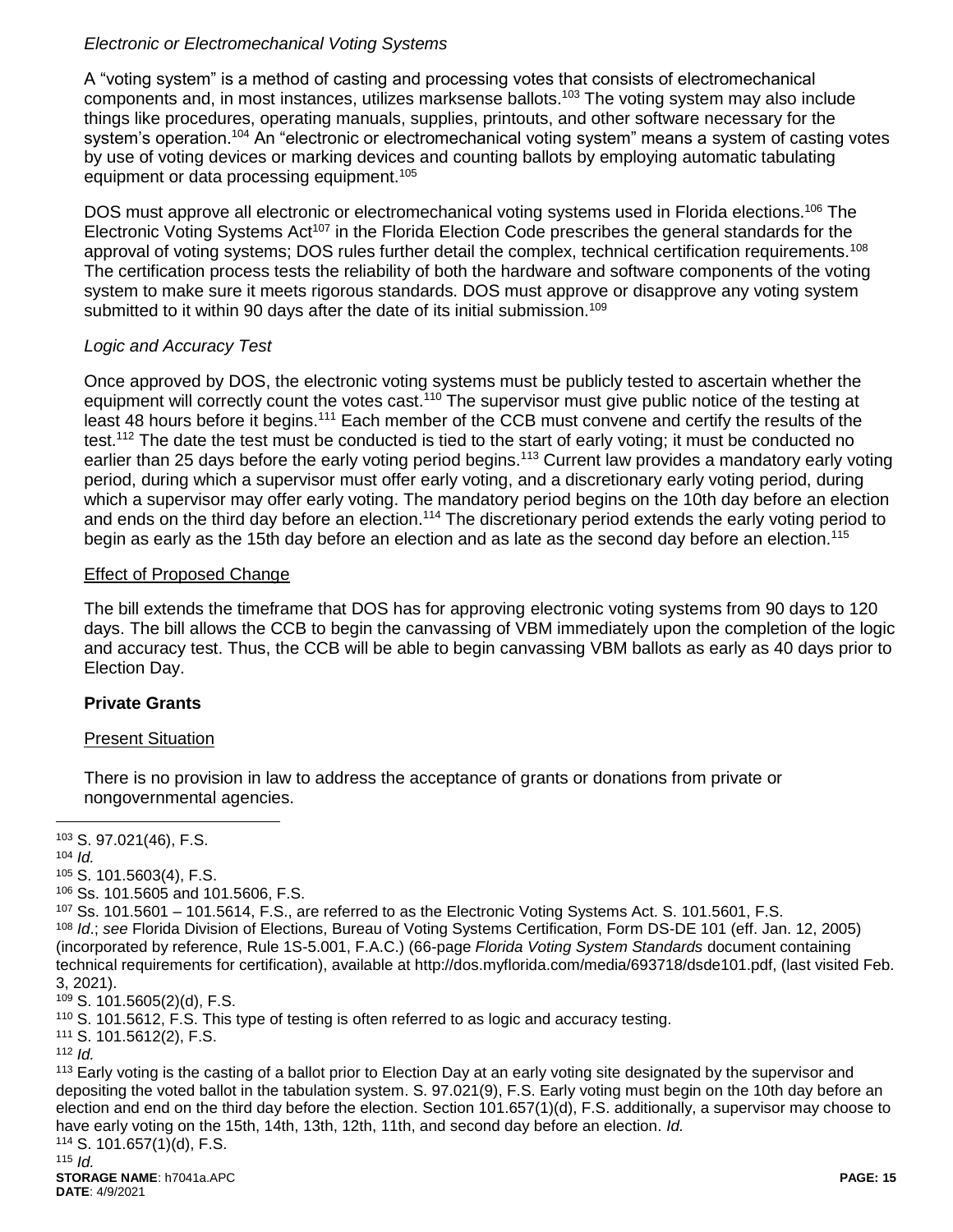### Effect of Proposed Change

The bill prohibits any agency, state, or local official responsible for conducting elections from soliciting, accepting, using, or disposing of any donation in the form of money, grants, property, or personal services from an individual or a nongovernmental entity for the purpose of funding election-related expenses or voter education or registration programs.

### **Retention of Records**

#### Present Situation

Under Florida law, the retention of election materials is governed by the schedule approved by the Division of Library and Information Services of the DOS.<sup>116</sup> All ballots, forms, and other election materials must be retained in the custody of the supervisor in accordance with the scheduled approved by Division of Library and Information Services.

Federal law requires every election officer to retain and preserve all election materials for 22-months.<sup>117</sup>

### Effect of Proposed Change

The bill conforms Florida law to the federal law regarding the length of time election records are required to be retained. The new provision requires records to be retained for a minimum of 22 months and in accordance with the schedule approved by the Division of Library and Information Services of the DOS.

### **Post-election Reports**

#### **Present Situation**

The CCB or the board certifying the election is required to conduct a post-election audit and submit a report to the DOS. Immediately after the certification of each election, the CCB or the local board responsible for certifying the election shall conduct a manual audit or an automated audit of the voting systems used in select random precincts.<sup>118</sup> The manual audit consists of counting all the ballots in one race in not more than 2% of precincts.<sup>119</sup> The automated audit consists of 20% of random precincts.<sup>120</sup> The CCB is required to post a notice of the audit, including the date, time, and place, in four conspicuous places in the county and on the home page of the county supervisor's webpage.<sup>121</sup> The CCB or board certifying the election must submit this report to the DOS 15 days after the audit is completed.<sup>122</sup>

The supervisor is also required to submit an undervote/overvote report to the DOS not later than December 15 of each general election year. The report must include the total number of overvotes and undervotes in the President and Vice President or Governor and Lieutenant Governor or race that appears first on the ballot.<sup>123</sup> The DOS submits a report on the overvotes and undervotes to the Legislature by January 31 of the year following the general election.<sup>124</sup>

#### Effect of the bill

The bill consolidates the two reports into one, and requires the CCB or supervisor to submit one report to the DOS by December 15 following the election. The information required does not change, the bill only

**STORAGE NAME**: h7041a.APC **PAGE: 16 DATE**: 4/9/2021  $\overline{a}$  S. 101.545, F.S. 52 U.S.C. 20701. S. 101.591(1), F.S. S. 101.591(2)(a), F.S. S. 101.591(2)(b), F.S. S. 101.591(3), F.S. S. 101.591(5), F.S. S. 101.595(1), F.S. S. 101.595(3), F.S.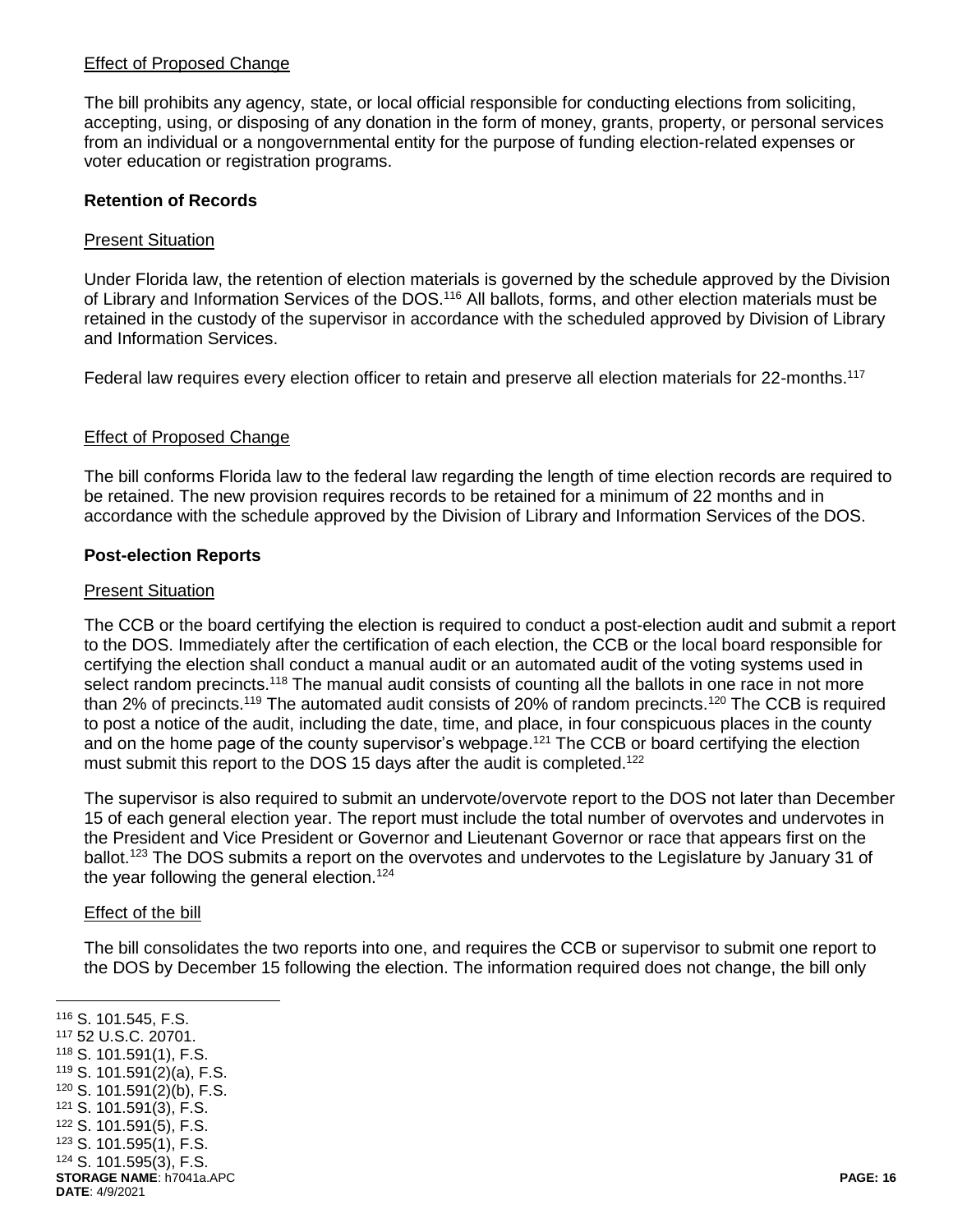changes the deadlines for submission of these reports. The bill also extends the deadline for the DOS to submit the overvote/undervote report to the Legislature from January 31 to February 15.

#### B. SECTION DIRECTORY:

Section 1. creates s. 97.029, F.S., relating to settlement agreements and consent decrees.

Section 2. amends s. 97.052 F.S., relating to the statewide voter registration application.

Section 3. amends s. 97.053 F.S., relating to the criteria for determining whether a voter registration application is complete.

Section 4. amends s. 97.057 F.S., relating to the Department of Highway Safety and Motor Vehicle to transferring information to supervisor of elections.

Section 5. amends s. 97.0575 F.S., relating to the requirements for third-party voter registration organization.

Section 6. amends 97.1031 F.S., relating to the information an elector must provide when changing residency, political affiliation, or name.

Section 7. creates s. 97.106, F.S., relating to funding by organizations for election related activities.

Section 8. amends s. 98.0981, F.S., relating to precinct-level election results.

Section 9. amends s. 100.041, F.S., relating to elections of county commissioners.

Section 10. amends s. 100.111, F.S., relating to vacancies for U.S. Rep., State Rep., State Senator, State Attorney, and Public Defender.

Section 11. creates s. 101.046, F.S., relating to signature verification procedure.

Section 12. amends s. 101.048, F.S., relating to signature deficiencies on provisional ballots.

Section 13. amends s. 101.051, F.S., relating to solicitation of voter's seeking assistance.

Section 14. amends s. 101.545, F.S., relating to retention of election records.

Section 15. amends s. 101.5605, F.S., relating to the timeframe within which the department approves voting systems.

Section 16. amends s. 101.5614, F.S., relating to the ballot duplication process.

Section 17. amends s. 101.591, F.S., relating to the deadline and submission for the audit report.

Section 18. amends s. 101.595, F.S., relating to the deadline and submission for the overvote/undervote report additional requirements for a specified report.

Section 19. amends s. 101.62, F.S., relating to the requests of vote-by-mail ballots.

Section 20. amends s. 101.64, F.S., relating to the information on vote-by-mail mailing envelopes.

Section 21. amends s. 101.68, F.S., relating to the signature matching process.

Section 22. amends s. 101.69, F.S., relating to secure drop boxes.

**STORAGE NAME**: h7041a.APC **PAGE: 17 DATE**: 4/9/2021 Section 23. amends s. 102.031, F.S., relating the definition of the terms "solicit" and "solicitation".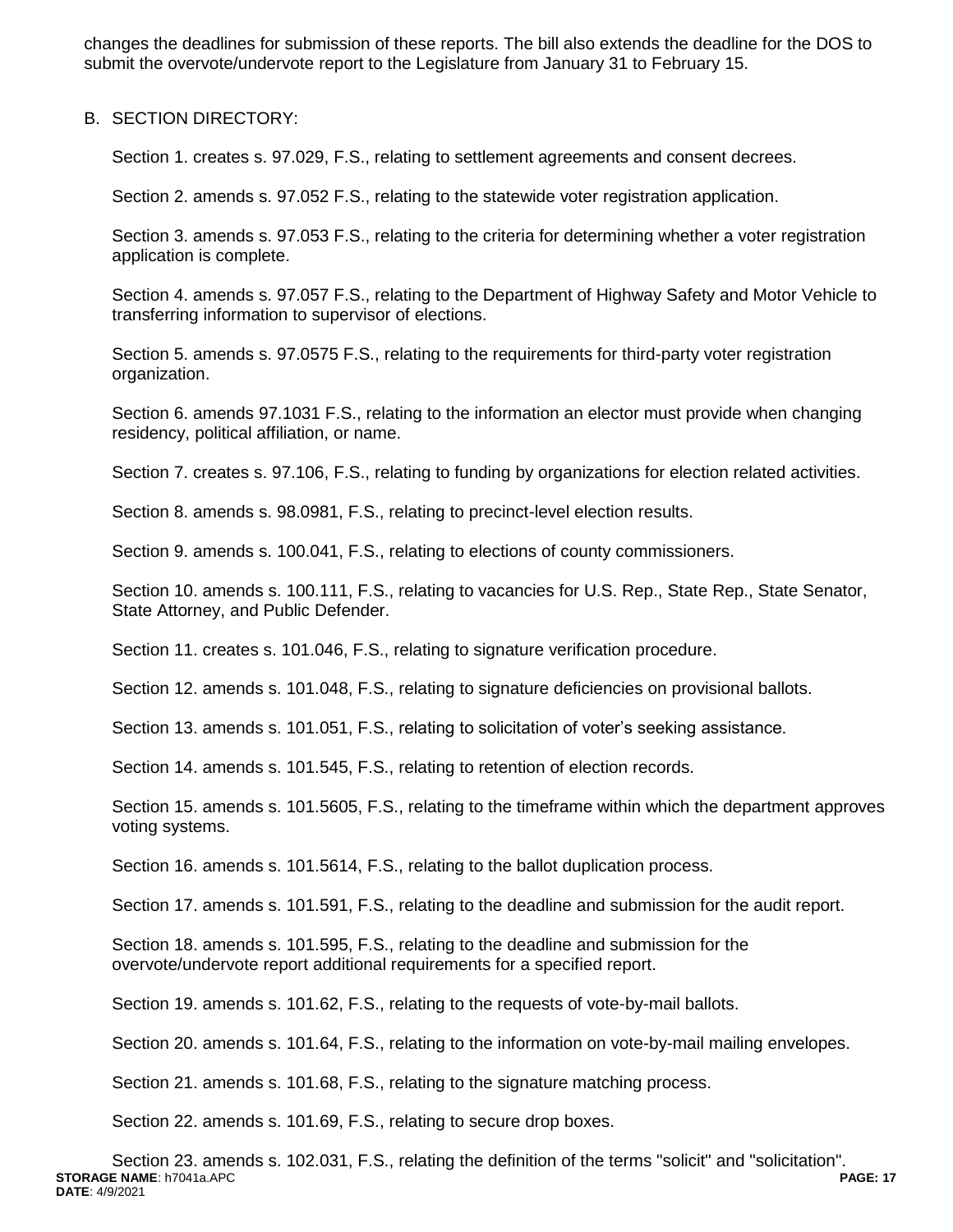Section 24. creates s. 102.07, F.S., relating to the posting of certain information to the supervisors website.

Section 25. amends s. 102.141, F.S., relating to the publication of the canvassing board members.

Section 26. creates s. 104.032, F.S., relating to penalties for false declaration or attestation regarding vote-by-mail ballots.

Section 27. amends s. 104.0616, F.S., relating to the possession of multiple vote-by-mail ballots.

Section 28. amends s. 124.011, F.S., relating to the election of county commissioners after redistricting.

Section 29. provides an effective date of July 1, 2021.

# **II. FISCAL ANALYSIS & ECONOMIC IMPACT STATEMENT**

### A. FISCAL IMPACT ON STATE GOVERNMENT:

1. Revenues:

None.

2. Expenditures:

The fiscal impact on Department of State expenditures is indeterminate, but likely insignificant, and should be able to be absorbed within existing resources.

### B. FISCAL IMPACT ON LOCAL GOVERNMENTS:

1. Revenues:

None.

2. Expenditures:

The bill could have a negative fiscal impact on local government expenditures. The bill requires supervisors to comply with new procedures and rules for ballot drop boxes, signature verification, and duplicate ballots. The fiscal impacts on supervisors is indeterminate and cannot be quantified.

# C. DIRECT ECONOMIC IMPACT ON PRIVATE SECTOR:

None.

D. FISCAL COMMENTS:

The bill classifies false attestation or declaration regarding vote-by-mail ballots as an unranked thirddegree felony, which may increase the prison population by an indeterminate amount, to the extent that a person convicted of false attestation or declaration regarding vote-by-mail ballots receives a state prison sentence as a result of the provisions in the bill.

# **III. COMMENTS**

# A. CONSTITUTIONAL ISSUES:

1. Applicability of Municipality/County Mandates Provision:

The bill is exempt from the requirements of Art. VII, S. 18 of the Florida Constitution because it is a law concerning elections.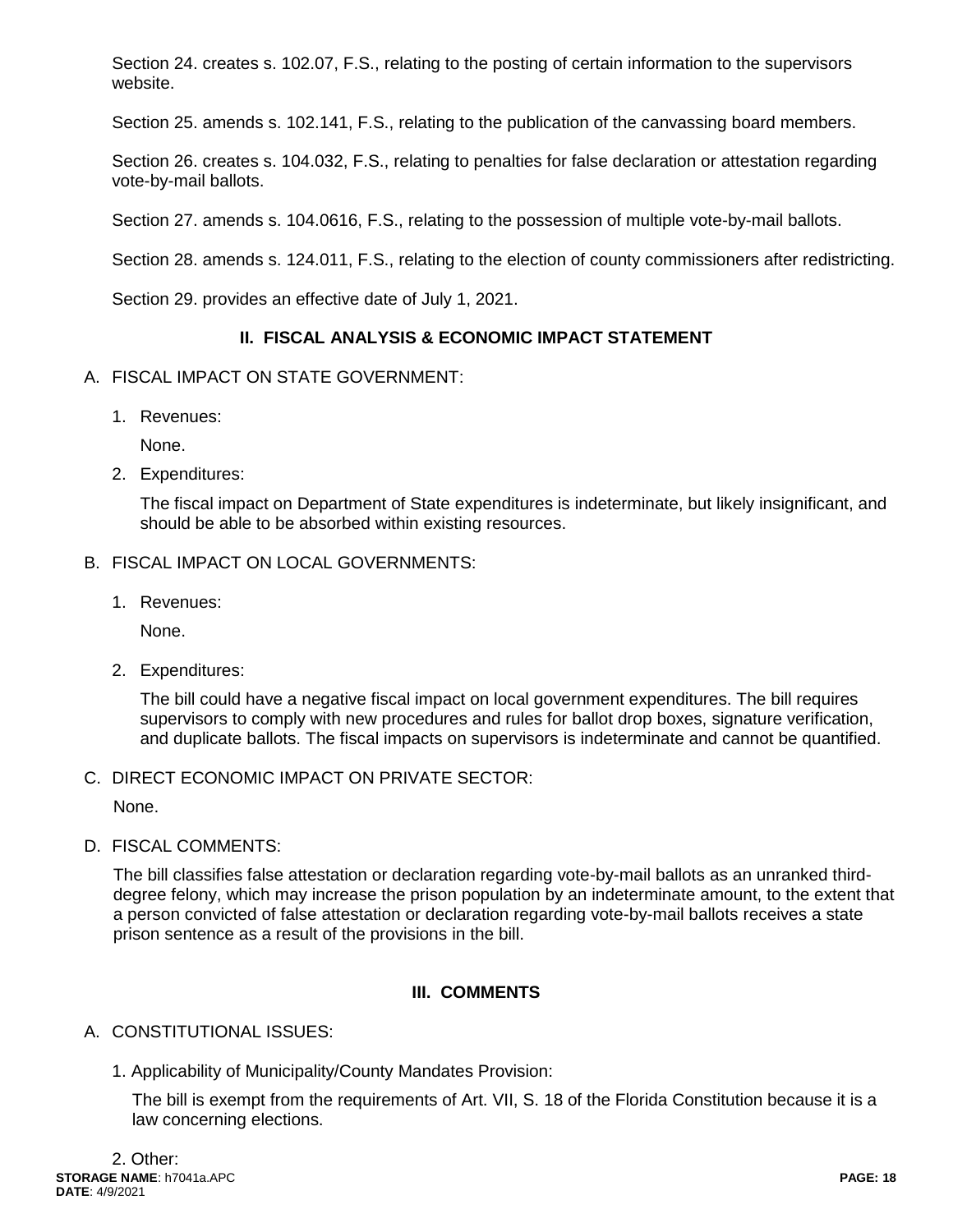None.

B. RULE-MAKING AUTHORITY:

None.

C. DRAFTING ISSUES OR OTHER COMMENTS:

None.

# **IV. AMENDMENTS/ COMMITTEE SUBSTITUTE CHANGES**

On Monday, March 22, 2021, the Public Integrity & Elections Committee adopted seven amendments to the proposed committee bill and subsequently reported the bill favorably as amended. The amendments made the following revisions to the bill:

- Instead of requiring DHSMV to notify each supervisor of an address change, DHSMV is only required to assist DOS in gathering residence address change information from DHSMV to DOS for DOS to provide to the county supervisors.
- Clarifies current law to require a duplication of a ballot when there is an undervoted race.
- Removed unnecessary language regarding the canvassing board voting on the validity of a duplicate ballot.
- Preserves the current term of every VBM request received prior to the effective date of the act.
- Preserves current law allowing the provision of VBM ballots under s.101.662, F.S., relating to voters having disability, s. 101.697, F.S., relating to overseas voters, and under ss. 101.6102-101.6103, F.S., relating to local referenda.
- Removes the specific purpose requirement for encoded mark on VBM ballot envelopes and clarifies that any encoded markings may be used by the supervisor's office.
- Clarifies that a signature may only be invalidated by the canvassing board if there is no reasonable doubt that it is invalid.

On Thursday, April 8, 2021, the Appropriations Committee adopted a strike-all amendment and reported the bill favorably as a committee substitute. The committee substitute retained the underlying bill and made the following changes:

- Requires a voter to submit a full voter application anytime they wish to change their name or political party affiliation. Requires all changes made to voter registration information through a voter registration application to be verified by the Department of State.
- Requires third-party voter registration organizations to return completed voter registrations applications to the supervisor in the county where the elector resides.
- Clarifies that ballot type or precinct subtotals in a race or question having fewer than 30 voters voting on the ballot type or in the precinct may not be reported in the precinct results.
- Clarifies that when there is vacancy for United States Representative, state senator, state representative, state attorney, or public defender, the state party chair must call a meeting of state executive committee members residing in the affected county or counties.
- Imposes requirements before a state or county agency may settle, consent to any order, consent to any condition, or agree to any order in a settlement or other legal proceeding.
- Removes references to signature verification being compared with "most recent" signature on file, and instead provides a signature can only be compared with a signature from the preceding 4 years or the most recent wet signature.
- Adds a no-solicitation zone within 150 feet of all drop box sites.
- Provides that observers watching the duplication process must be allowed in close enough proximity to see the markings on each ballot and the duplication process taking place.
- Requires the duplication process to happen in the presence of at least one canvassing board member.
- Removes provisions that required images of all duplicates to be made, and provision that required duplicates to be on different colored paper than the original ballot.
- Extends definition of immediate family member to include a grandchild.